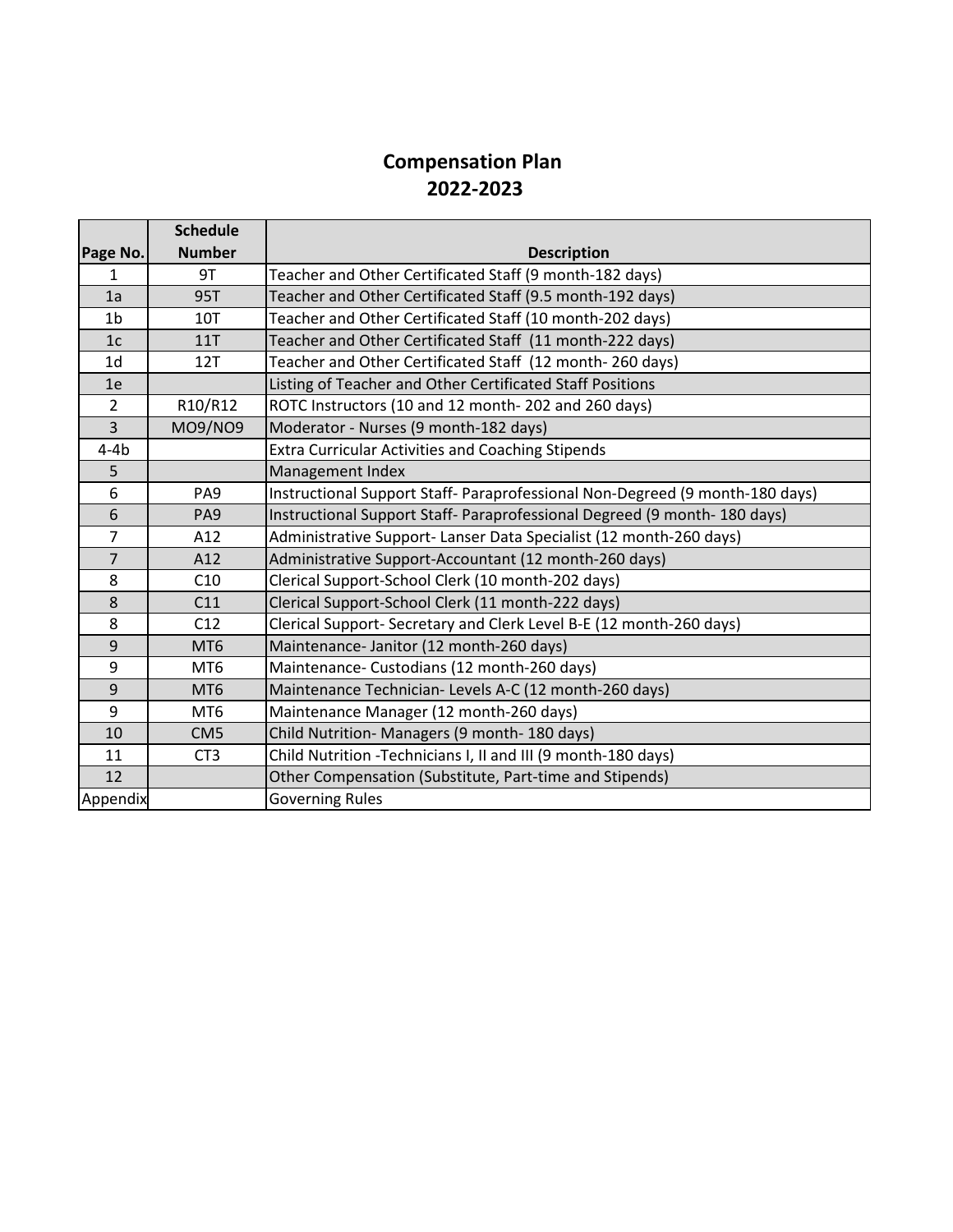### **Zachary Community School Board Teacher and Other Certificated Staff Salary Schedule Page 1**

|                | <b>BA</b>     | <b>MA</b>     | <b>EdS</b>    | <b>Doctorate</b> |
|----------------|---------------|---------------|---------------|------------------|
|                | 182 days      | 182 days      | 182 days      | 182 days         |
|                | 9 month       | 9 month       | 9 month       | 9 month          |
| <b>Step</b>    | <b>Salary</b> | <b>Salary</b> | <b>Salary</b> | <b>Salary</b>    |
| 0              | \$50,022      | \$51,022      | \$51,522      | \$52,022         |
| $\mathbf 1$    | \$50,522      | \$51,522      | \$52,022      | \$52,522         |
| $\overline{2}$ | \$51,022      | \$52,022      | \$52,522      | \$53,022         |
| 3              | \$51,522      | \$52,522      | \$53,022      | \$53,522         |
| 4              | \$52,022      | \$53,022      | \$53,522      | \$54,022         |
| 5              | \$52,522      | \$53,522      | \$54,022      | \$54,522         |
| 6              | \$53,022      | \$54,022      | \$54,522      | \$55,022         |
| $\overline{7}$ | \$53,522      | \$54,522      | \$55,022      | \$55,522         |
| 8              | \$54,022      | \$55,022      | \$55,522      | \$56,022         |
| 9              | \$54,522      | \$55,522      | \$56,022      | \$56,522         |
| 10             | \$55,022      | \$56,022      | \$56,522      | \$57,022         |
| 11             | \$55,522      | \$56,522      | \$57,022      | \$57,522         |
| 12             | \$56,022      | \$57,022      | \$57,522      | \$58,022         |
| 13             | \$56,522      | \$57,522      | \$58,022      | \$58,522         |
| 14             | \$57,022      | \$58,022      | \$58,522      | \$59,022         |
| 15             | \$57,522      | \$58,522      | \$59,022      | \$59,522         |
| 16             | \$58,022      | \$59,022      | \$59,522      | \$60,022         |
| 17             | \$58,522      | \$59,522      | \$60,022      | \$60,522         |
| 18             | \$59,022      | \$60,022      | \$60,522      | \$61,022         |
| 19             | \$59,522      | \$60,522      | \$61,022      | \$61,522         |
| 20             | \$60,022      | \$61,022      | \$61,522      | \$62,022         |
| 21             | \$60,522      | \$61,522      | \$62,022      | \$62,522         |
| 22             | \$61,022      | \$62,022      | \$62,522      | \$63,022         |
| 23             | \$61,522      | \$62,522      | \$63,022      | \$63,522         |
| 24             | \$62,022      | \$63,022      | \$63,522      | \$64,022         |
| 25             | \$62,522      | \$63,522      | \$64,022      | \$64,522         |
| 26             | \$63,022      | \$64,022      | \$64,522      | \$65,022         |
| 27             | \$63,522      | \$64,522      | \$65,022      | \$65,522         |
| 28             | \$64,022      | \$65,022      | \$65,522      | \$66,022         |
| 29             | \$64,522      | \$65,522      | \$66,022      | \$66,522         |
| 30             | \$65,022      | \$66,022      | \$66,522      | \$67,022         |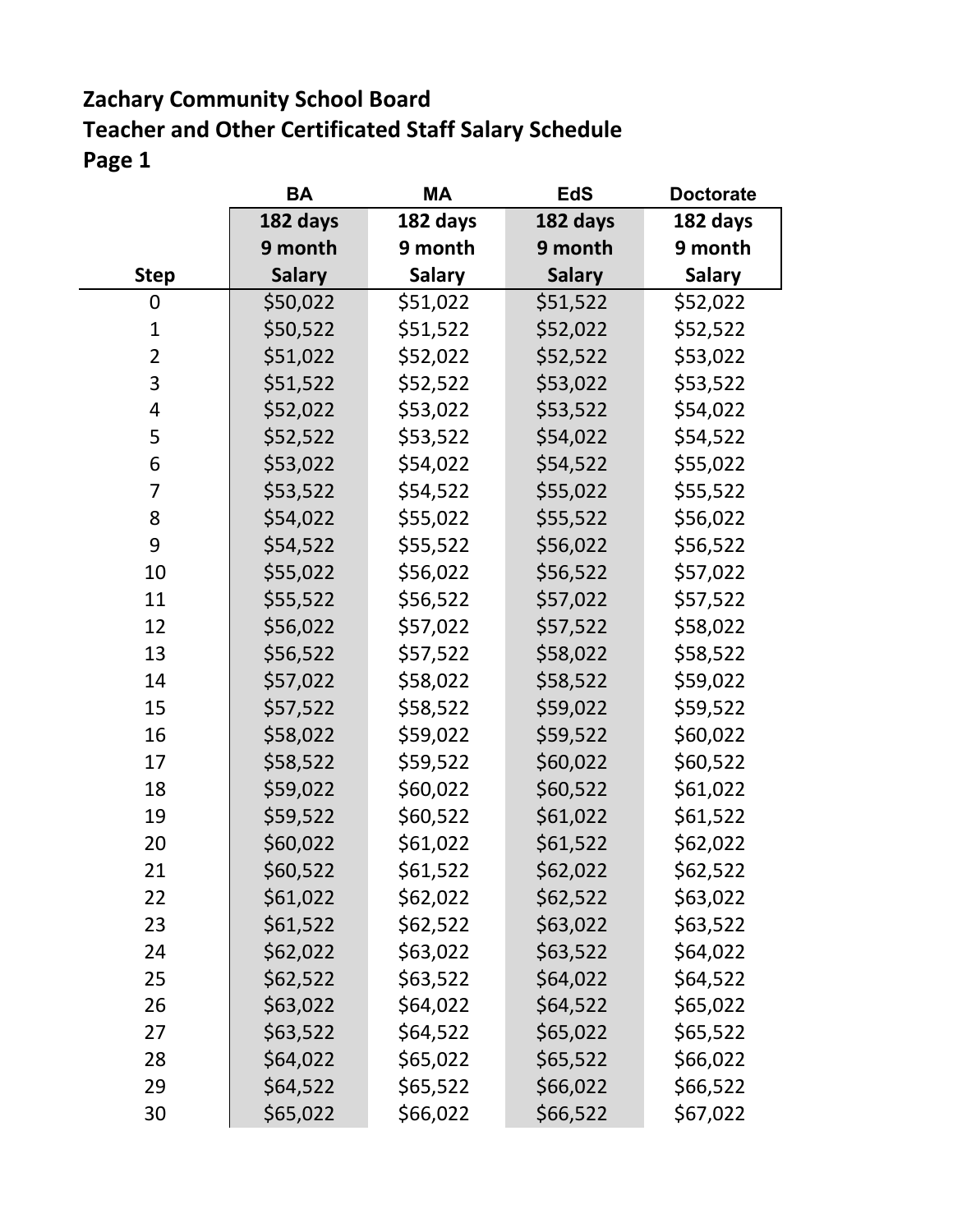### **Zachary Community School Board Page 1a Teacher and Other Certificated Staff Salary Schedule**

|                | BA            | МA            | EdS           | <b>Doctorate</b> |
|----------------|---------------|---------------|---------------|------------------|
|                | 192 days      | 192 days      | 192 days      | 192 days         |
|                | 9.5 month     | 9.5 month     | 9.5 month     | 9.5 month        |
| <b>Step</b>    | <b>Salary</b> | <b>Salary</b> | <b>Salary</b> | <b>Salary</b>    |
| 0              | \$52,580      | \$53,580      | \$54,080      | \$54,580         |
| $\mathbf{1}$   | \$53,080      | \$54,080      | \$54,580      | \$55,080         |
| $\overline{2}$ | \$53,580      | \$54,580      | \$55,080      | \$55,580         |
| 3              | \$54,080      | \$55,080      | \$55,580      | \$56,080         |
| 4              | \$54,580      | \$55,580      | \$56,080      | \$56,580         |
| 5              | \$55,080      | \$56,080      | \$56,580      | \$57,080         |
| 6              | \$55,580      | \$56,580      | \$57,080      | \$57,580         |
| 7              | \$56,080      | \$57,080      | \$57,580      | \$58,080         |
| 8              | \$56,580      | \$57,580      | \$58,080      | \$58,580         |
| 9              | \$57,080      | \$58,080      | \$58,580      | \$59,080         |
| 10             | \$57,580      | \$58,580      | \$59,080      | \$59,580         |
| 11             | \$58,080      | \$59,080      | \$59,580      | \$60,080         |
| 12             | \$58,580      | \$59,580      | \$60,080      | \$60,580         |
| 13             | \$59,080      | \$60,080      | \$60,580      | \$61,080         |
| 14             | \$59,580      | \$60,580      | \$61,080      | \$61,580         |
| 15             | \$60,080      | \$61,080      | \$61,580      | \$62,080         |
| 16             | \$60,580      | \$61,580      | \$62,080      | \$62,580         |
| 17             | \$61,080      | \$62,080      | \$62,580      | \$63,080         |
| 18             | \$61,580      | \$62,580      | \$63,080      | \$63,580         |
| 19             | \$62,080      | \$63,080      | \$63,580      | \$64,080         |
| 20             | \$62,580      | \$63,580      | \$64,080      | \$64,580         |
| 21             | \$63,080      | \$64,080      | \$64,580      | \$65,080         |
| 22             | \$63,580      | \$64,580      | \$65,080      | \$65,580         |
| 23             | \$64,080      | \$65,080      | \$65,580      | \$66,080         |
| 24             | \$64,580      | \$65,580      | \$66,080      | \$66,580         |
| 25             | \$65,080      | \$66,080      | \$66,580      | \$67,080         |
| 26             | \$65,580      | \$66,580      | \$67,080      | \$67,580         |
| 27             | \$66,080      | \$67,080      | \$67,580      | \$68,080         |
| 28             | \$66,580      | \$67,580      | \$68,080      | \$68,580         |
| 29             | \$67,080      | \$68,080      | \$68,580      | \$69,080         |
| 30             | \$67,580      | \$68,580      | \$69,080      | \$69,580         |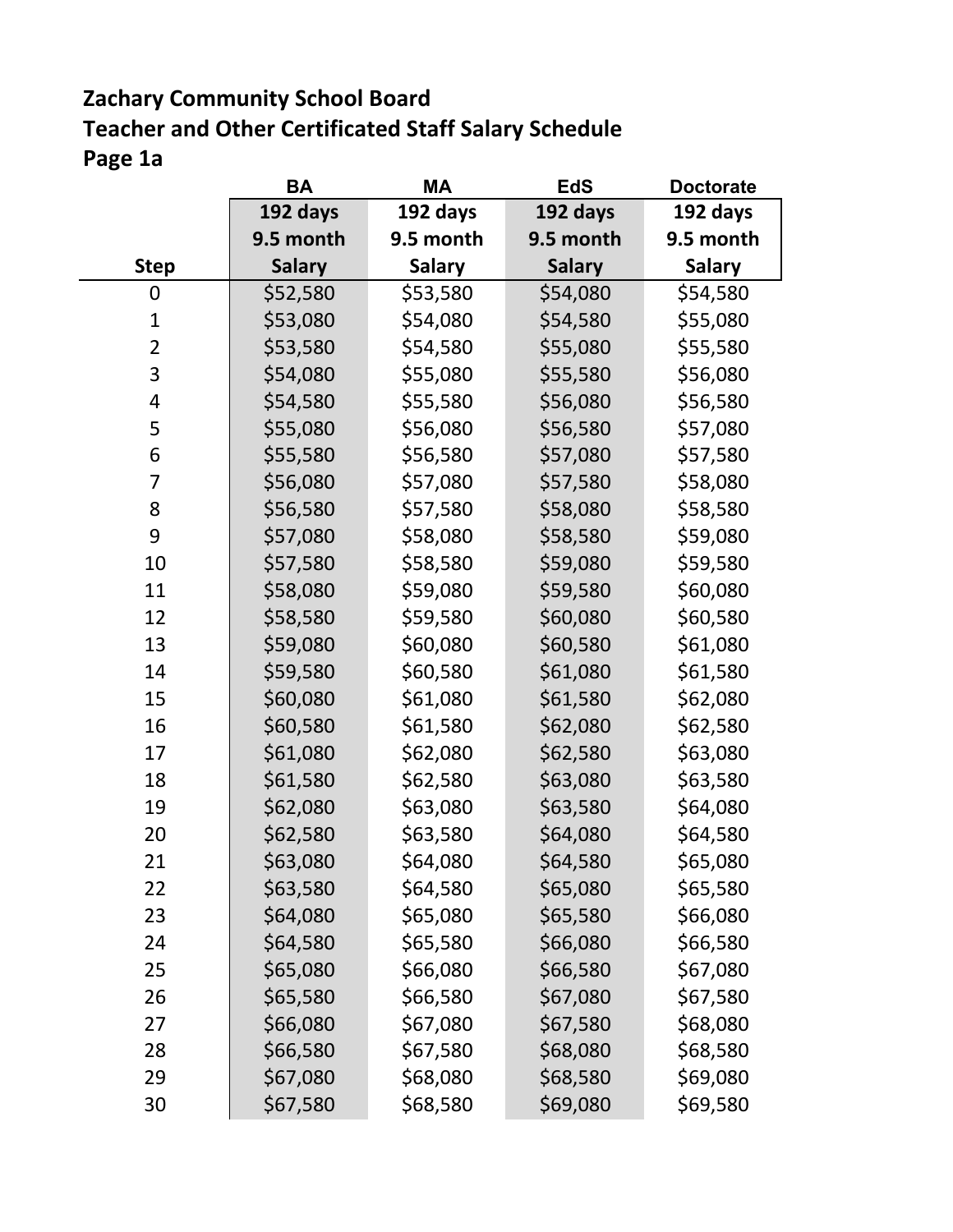### **Zachary Community School Board Page 1b Teacher and Other Certificated Staff Salary Schedule**

|                | BА            | МA            | EdS           | <b>Doctorate</b> |
|----------------|---------------|---------------|---------------|------------------|
|                | 202 days      | 202 days      | 202 days      | 202 days         |
|                | 10 month      | 10 month      | 10 month      | 10 month         |
| <b>Step</b>    | <b>Salary</b> | <b>Salary</b> | <b>Salary</b> | <b>Salary</b>    |
| 0              | \$55,139      | \$56,139      | \$56,639      | \$57,139         |
| $\mathbf{1}$   | \$55,639      | \$56,639      | \$57,139      | \$57,639         |
| $\overline{2}$ | \$56,139      | \$57,139      | \$57,639      | \$58,139         |
| 3              | \$56,639      | \$57,639      | \$58,139      | \$58,639         |
| 4              | \$57,139      | \$58,139      | \$58,639      | \$59,139         |
| 5              | \$57,639      | \$58,639      | \$59,139      | \$59,639         |
| 6              | \$58,139      | \$59,139      | \$59,639      | \$60,139         |
| 7              | \$58,639      | \$59,639      | \$60,139      | \$60,639         |
| 8              | \$59,139      | \$60,139      | \$60,639      | \$61,139         |
| 9              | \$59,639      | \$60,639      | \$61,139      | \$61,639         |
| 10             | \$60,139      | \$61,139      | \$61,639      | \$62,139         |
| 11             | \$60,639      | \$61,639      | \$62,139      | \$62,639         |
| 12             | \$61,139      | \$62,139      | \$62,639      | \$63,139         |
| 13             | \$61,639      | \$62,639      | \$63,139      | \$63,639         |
| 14             | \$62,139      | \$63,139      | \$63,639      | \$64,139         |
| 15             | \$62,639      | \$63,639      | \$64,139      | \$64,639         |
| 16             | \$63,139      | \$64,139      | \$64,639      | \$65,139         |
| 17             | \$63,639      | \$64,639      | \$65,139      | \$65,639         |
| 18             | \$64,139      | \$65,139      | \$65,639      | \$66,139         |
| 19             | \$64,639      | \$65,639      | \$66,139      | \$66,639         |
| 20             | \$65,139      | \$66,139      | \$66,639      | \$67,139         |
| 21             | \$65,639      | \$66,639      | \$67,139      | \$67,639         |
| 22             | \$66,139      | \$67,139      | \$67,639      | \$68,139         |
| 23             | \$66,639      | \$67,639      | \$68,139      | \$68,639         |
| 24             | \$67,139      | \$68,139      | \$68,639      | \$69,139         |
| 25             | \$67,639      | \$68,639      | \$69,139      | \$69,639         |
| 26             | \$68,139      | \$69,139      | \$69,639      | \$70,139         |
| 27             | \$68,639      | \$69,639      | \$70,139      | \$70,639         |
| 28             | \$69,139      | \$70,139      | \$70,639      | \$71,139         |
| 29             | \$69,639      | \$70,639      | \$71,139      | \$71,639         |
| 30             | \$70,139      | \$71,139      | \$71,639      | \$72,139         |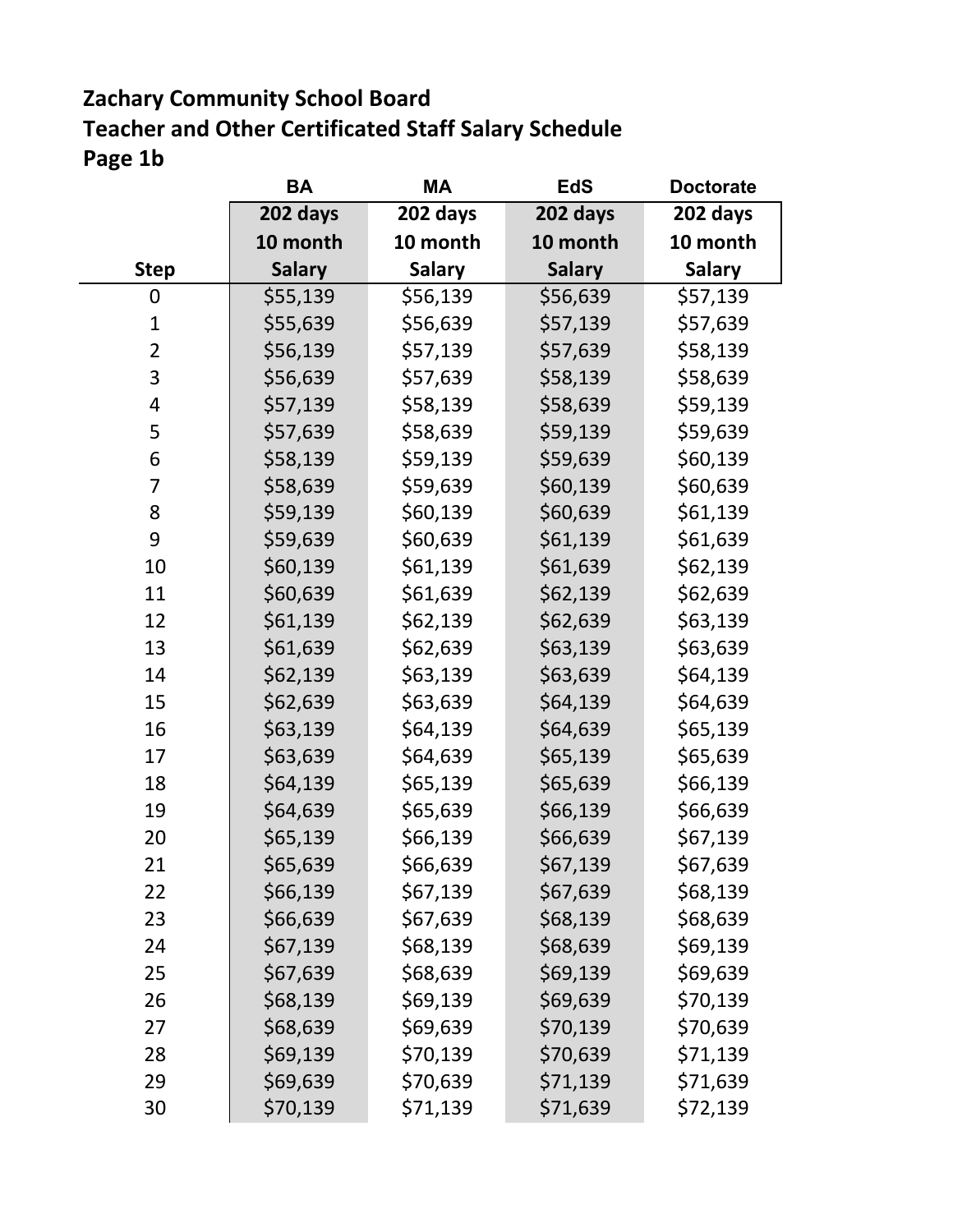### **Zachary Community School Board Page 1c Teacher and Other Certificated Staff Salary Schedule**

|                | BА            | МA            | EdS           | <b>Doctorate</b> |
|----------------|---------------|---------------|---------------|------------------|
|                | 222 days      | 222 days      | 222 days      | 222 days         |
|                | 11 month      | 11 month      | 11 month      | 11 month         |
| <b>Step</b>    | <b>Salary</b> | <b>Salary</b> | <b>Salary</b> | <b>Salary</b>    |
| 0              | \$60,256      | \$61,256      | \$61,756      | \$62,256         |
| $\mathbf 1$    | \$60,756      | \$61,756      | \$62,256      | \$62,756         |
| $\overline{2}$ | \$61,256      | \$62,256      | \$62,756      | \$63,256         |
| 3              | \$61,756      | \$62,756      | \$63,256      | \$63,756         |
| 4              | \$62,256      | \$63,256      | \$63,756      | \$64,256         |
| 5              | \$62,756      | \$63,756      | \$64,256      | \$64,756         |
| 6              | \$63,256      | \$64,256      | \$64,756      | \$65,256         |
| 7              | \$63,756      | \$64,756      | \$65,256      | \$65,756         |
| 8              | \$64,256      | \$65,256      | \$65,756      | \$66,256         |
| 9              | \$64,756      | \$65,756      | \$66,256      | \$66,756         |
| 10             | \$65,256      | \$66,256      | \$66,756      | \$67,256         |
| 11             | \$65,756      | \$66,756      | \$67,256      | \$67,756         |
| 12             | \$66,256      | \$67,256      | \$67,756      | \$68,256         |
| 13             | \$66,756      | \$67,756      | \$68,256      | \$68,756         |
| 14             | \$67,256      | \$68,256      | \$68,756      | \$69,256         |
| 15             | \$67,756      | \$68,756      | \$69,256      | \$69,756         |
| 16             | \$68,256      | \$69,256      | \$69,756      | \$70,256         |
| 17             | \$68,756      | \$69,756      | \$70,256      | \$70,756         |
| 18             | \$69,256      | \$70,256      | \$70,756      | \$71,256         |
| 19             | \$69,756      | \$70,756      | \$71,256      | \$71,756         |
| 20             | \$70,256      | \$71,256      | \$71,756      | \$72,256         |
| 21             | \$70,756      | \$71,756      | \$72,256      | \$72,756         |
| 22             | \$71,256      | \$72,256      | \$72,756      | \$73,256         |
| 23             | \$71,756      | \$72,756      | \$73,256      | \$73,756         |
| 24             | \$72,256      | \$73,256      | \$73,756      | \$74,256         |
| 25             | \$72,756      | \$73,756      | \$74,256      | \$74,756         |
| 26             | \$73,256      | \$74,256      | \$74,756      | \$75,256         |
| 27             | \$73,756      | \$74,756      | \$75,256      | \$75,756         |
| 28             | \$74,256      | \$75,256      | \$75,756      | \$76,256         |
| 29             | \$74,756      | \$75,756      | \$76,256      | \$76,756         |
| 30             | \$75,256      | \$76,256      | \$76,756      | \$77,256         |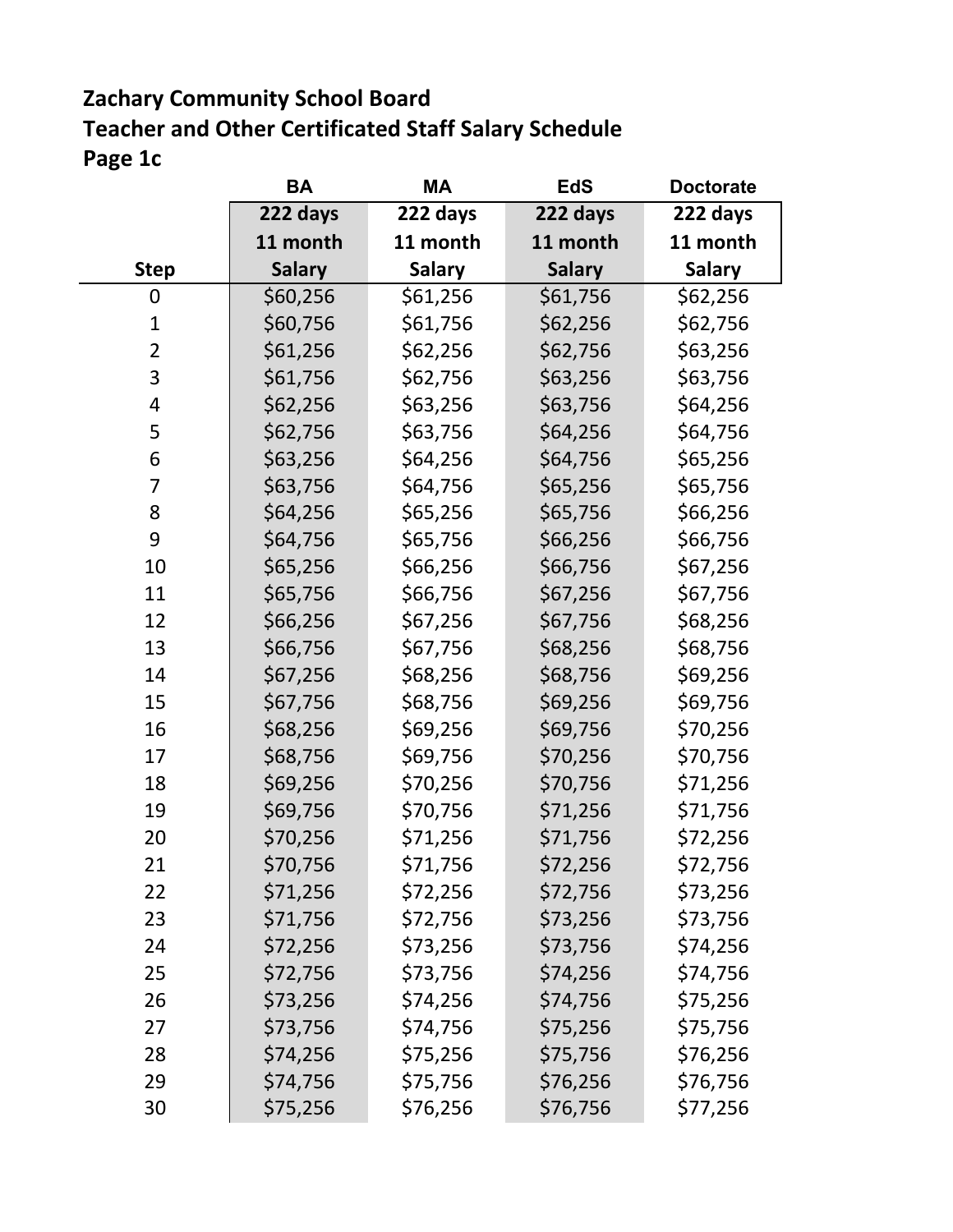### **Zachary Community School Board Page 1d Teacher and Other Certificated Staff Salary Schedule**

 $\sim 10^{-1}$ 

|                | BА            | МA            | EdS           | <b>Doctorate</b> |
|----------------|---------------|---------------|---------------|------------------|
|                | 260 days      | 260 days      | 260 days      | 260 days         |
|                | 12 month      | 12 month      | 12 month      | 12 month         |
| <b>Step</b>    | <b>Salary</b> | <b>Salary</b> | <b>Salary</b> | <b>Salary</b>    |
| 0              | \$65,373      | \$66,373      | \$66,873      | \$67,373         |
| $\mathbf 1$    | \$65,873      | \$66,873      | \$67,373      | \$67,873         |
| $\overline{2}$ | \$66,373      | \$67,373      | \$67,873      | \$68,373         |
| 3              | \$66,873      | \$67,873      | \$68,373      | \$68,873         |
| 4              | \$67,373      | \$68,373      | \$68,873      | \$69,373         |
| 5              | \$67,873      | \$68,873      | \$69,373      | \$69,873         |
| 6              | \$68,373      | \$69,373      | \$69,873      | \$70,373         |
| 7              | \$68,873      | \$69,873      | \$70,373      | \$70,873         |
| 8              | \$69,373      | \$70,373      | \$70,873      | \$71,373         |
| 9              | \$69,873      | \$70,873      | \$71,373      | \$71,873         |
| 10             | \$70,373      | \$71,373      | \$71,873      | \$72,373         |
| 11             | \$70,873      | \$71,873      | \$72,373      | \$72,873         |
| 12             | \$71,373      | \$72,373      | \$72,873      | \$73,373         |
| 13             | \$71,873      | \$72,873      | \$73,373      | \$73,873         |
| 14             | \$72,373      | \$73,373      | \$73,873      | \$74,373         |
| 15             | \$72,873      | \$73,873      | \$74,373      | \$74,873         |
| 16             | \$73,373      | \$74,373      | \$74,873      | \$75,373         |
| 17             | \$73,873      | \$74,873      | \$75,373      | \$75,873         |
| 18             | \$74,373      | \$75,373      | \$75,873      | \$76,373         |
| 19             | \$74,873      | \$75,873      | \$76,373      | \$76,873         |
| 20             | \$75,373      | \$76,373      | \$76,873      | \$77,373         |
| 21             | \$75,873      | \$76,873      | \$77,373      | \$77,873         |
| 22             | \$76,373      | \$77,373      | \$77,873      | \$78,373         |
| 23             | \$76,873      | \$77,873      | \$78,373      | \$78,873         |
| 24             | \$77,373      | \$78,373      | \$78,873      | \$79,373         |
| 25             | \$77,873      | \$78,873      | \$79,373      | \$79,873         |
| 26             | \$78,373      | \$79,373      | \$79,873      | \$80,373         |
| 27             | \$78,873      | \$79,873      | \$80,373      | \$80,873         |
| 28             | \$79,373      | \$80,373      | \$80,873      | \$81,373         |
| 29             | \$79,873      | \$80,873      | \$81,373      | \$81,873         |
| 30             | \$80,373      | \$81,373      | \$81,873      | \$82,373         |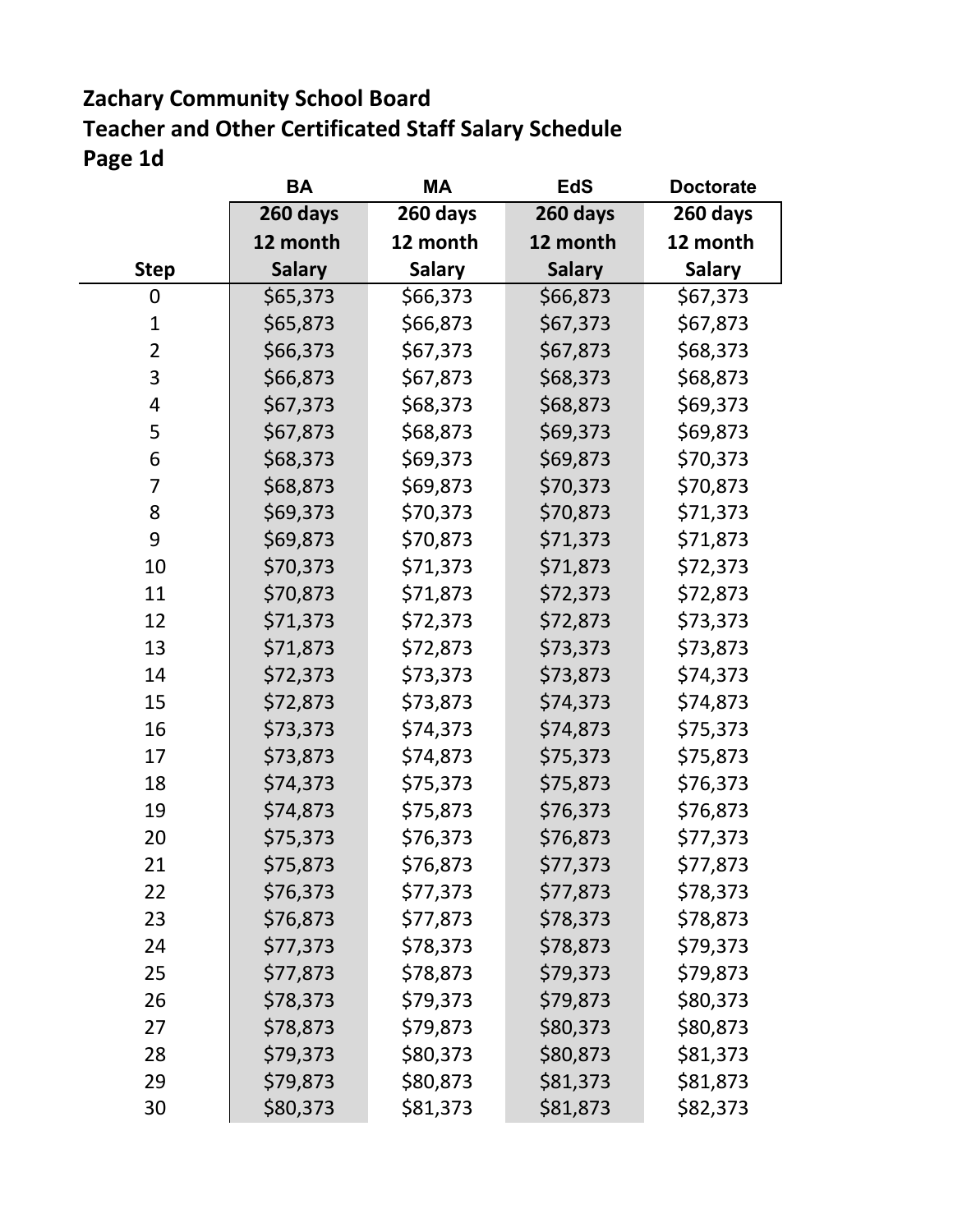#### **Zachary Community School Board Page 1e Teacher and Other Certificated Staff Salary Schedule**

*The following positions are covered by Teacher Salary Schedules depending on length of employment:*

Counselor Librarian Specialist Therapist Social Worker Educational Diagnostician Facilitator School Psychologist School Social Worker Dean Teacher for Instructional Support Other as approved by Human Resources Teacher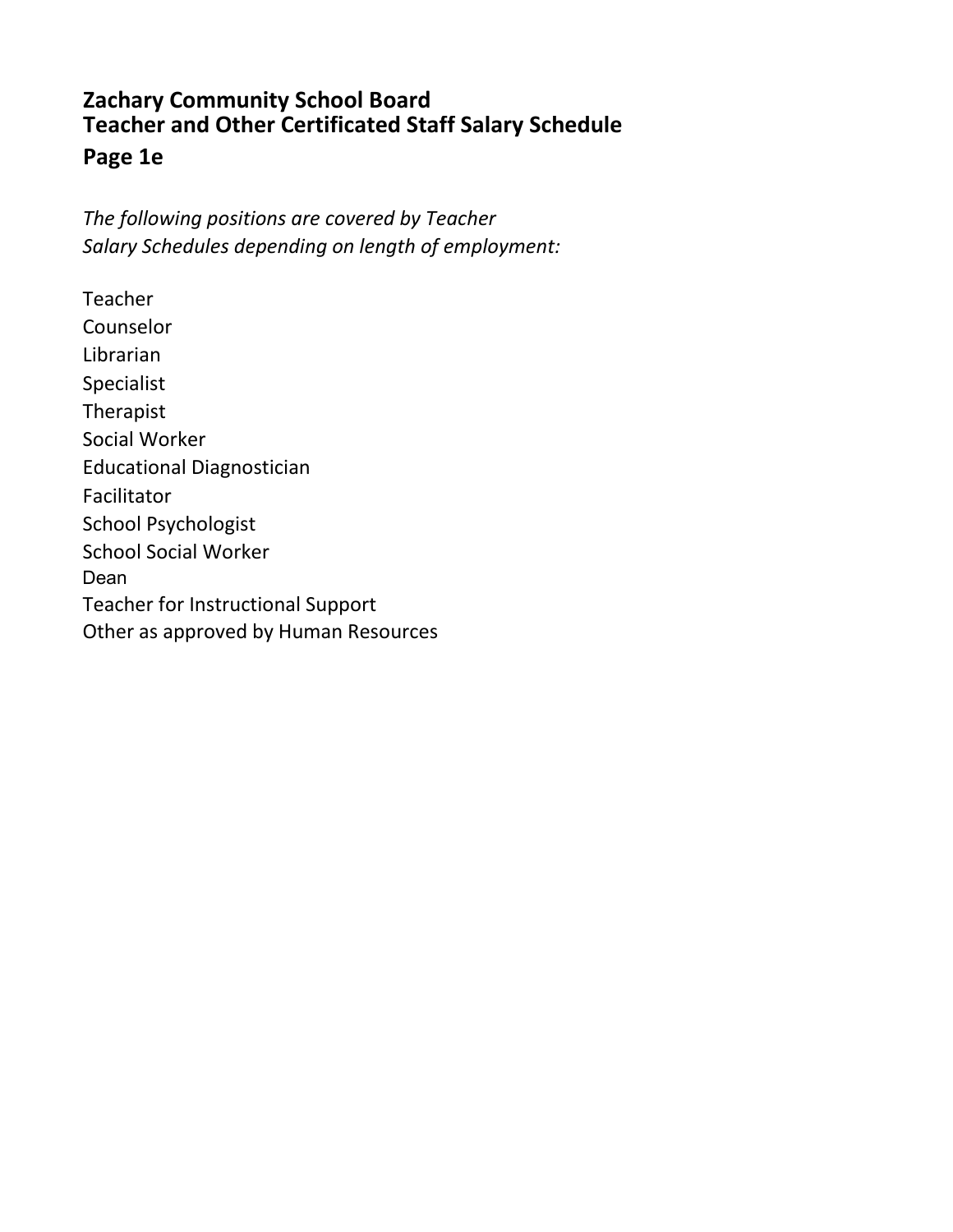### **Zachary Community School Board ROTC Salary Schedule Page 2**

|                | 260 days            | 202 days            |
|----------------|---------------------|---------------------|
|                | <b>Senior</b>       | <b>Junior</b>       |
| <b>Step</b>    | <b>ROTC (12 mo)</b> | <b>ROTC (10 mo)</b> |
| 0              | \$70,533            | \$56,072            |
| $\mathbf 1$    | \$71,411            | \$56,768            |
| $\overline{2}$ | \$72,304            | \$57,479            |
| 3              | \$73,213            | \$58,204            |
| $\overline{4}$ | \$74,138            | \$58,943            |
| 5              | \$75,079            | \$59,697            |
| 6              | \$76,038            | \$60,466            |
| 7              | \$77,013            | \$61,251            |
| 8              | \$78,006            | \$62,051            |
| 9              | \$79,016            | \$62,867            |
| 10             | \$80,045            | \$63,700            |
| 11             | \$81,092            | \$64,549            |
| 12             | \$82,157            | \$65,415            |
| 13             | \$83,241            | \$66,299            |
| 14             | \$84,345            | \$67,200            |
| 15             | \$85,468            | \$68,119            |
| 16             | \$86,611            | \$69,057            |
| 17             | \$87,775            | \$70,013            |
| 18             | \$88,959            | \$70,989            |
| 19             | \$90,165            | \$71,984            |
| 20             | \$91,392            | \$72,999            |
| 21             | \$91,597            | \$73,154            |
| 22             | \$91,803            | \$73,311            |
| 23             | \$92,010            | \$73,468            |
| 24             | \$92,217            | \$73,625            |
| 25             | \$92,425            | \$73,782            |
| 26             | \$92,632            | \$73,939            |
| 27             | \$92,840            | \$74,096            |
| 28             | \$93,047            | \$74,253            |
| 29             | \$93,255            | \$74,410            |
| 30             | \$93,462            | \$74,567            |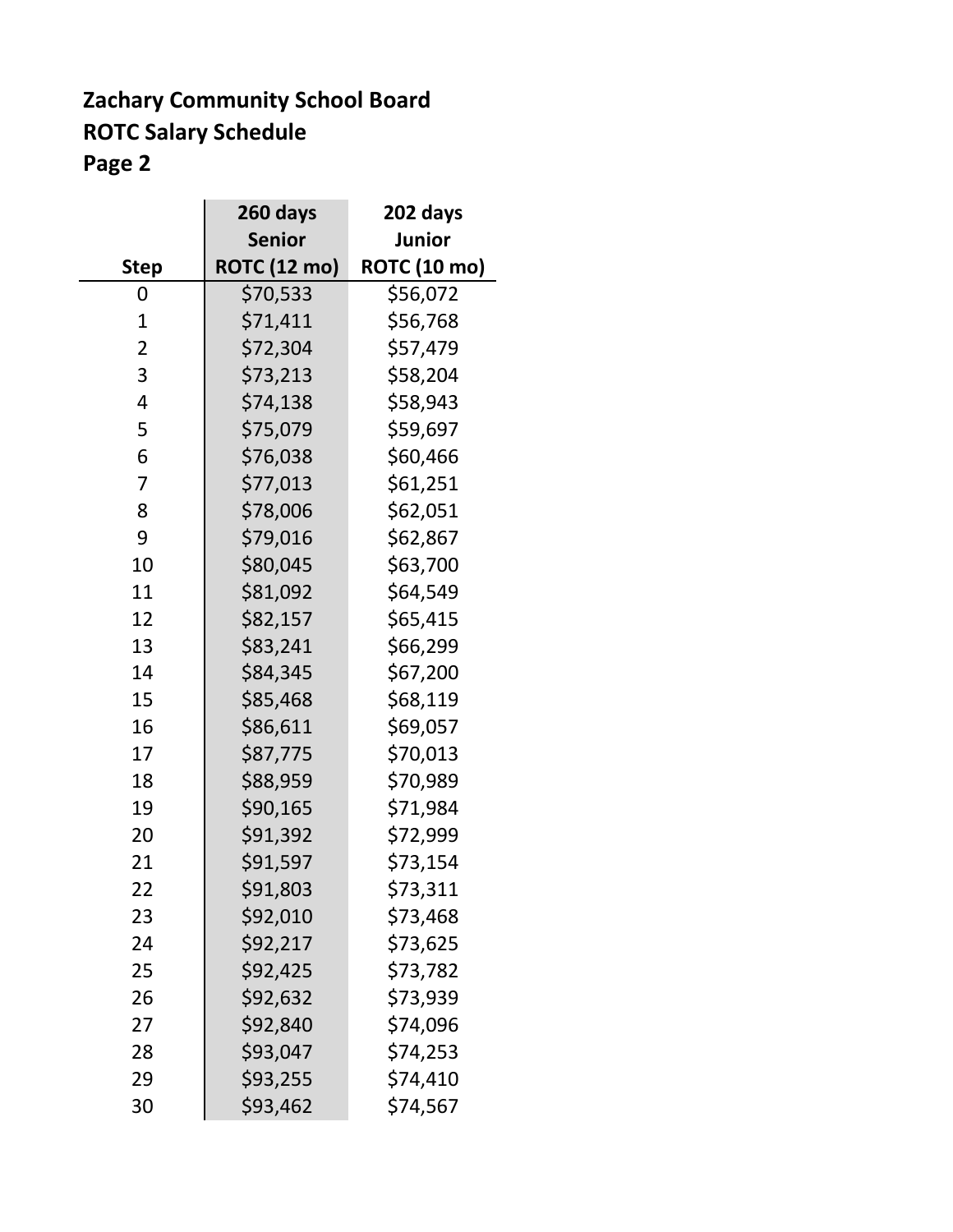### **Zachary Community School Board Other Degreed Staff- Non Certificated 182 days Page 3**

|                | <b>Moderator</b> | <b>Nurse</b>  |
|----------------|------------------|---------------|
| <b>Step</b>    | <b>Salary</b>    | <b>Salary</b> |
| 0              | \$41,650         | \$49,352      |
| $\mathbf{1}$   | \$42,050         | \$49,852      |
| $\overline{2}$ | \$42,450         | \$50,352      |
| 3              | \$42,850         | \$50,852      |
| 4              | \$43,250         | \$51,352      |
| 5              | \$43,650         | \$51,852      |
| 6              | \$44,050         | \$52,352      |
| 7              | \$44,450         | \$52,852      |
| 8              | \$44,850         | \$53,352      |
| 9              | \$45,250         | \$53,852      |
| 10             | \$45,650         | \$54,352      |
| 11             | \$46,050         | \$54,852      |
| 12             | \$46,450         | \$55,352      |
| 13             | \$46,850         | \$55,852      |
| 14             | \$47,250         | \$56,352      |
| 15             | \$47,650         | \$56,852      |
| 16             | \$48,050         | \$57,352      |
| 17             | \$48,450         | \$57,852      |
| 18             | \$48,850         | \$58,352      |
| 19             | \$49,250         | \$58,852      |
| 20             | \$49,650         | \$59,352      |
| 21             | \$50,050         | \$59,852      |
| 22             | \$50,450         | \$60,352      |
| 23             | \$50,850         | \$60,852      |
| 24             | \$51,250         | \$61,352      |
| 25             | \$51,650         | \$61,852      |
| 26             | \$52,050         | \$62,352      |
| 27             | \$52,450         | \$62,852      |
| 28             | \$52,850         | \$63,352      |
| 29             | \$53,250         | \$63,852      |
| 30             | \$53,650         | \$64,352      |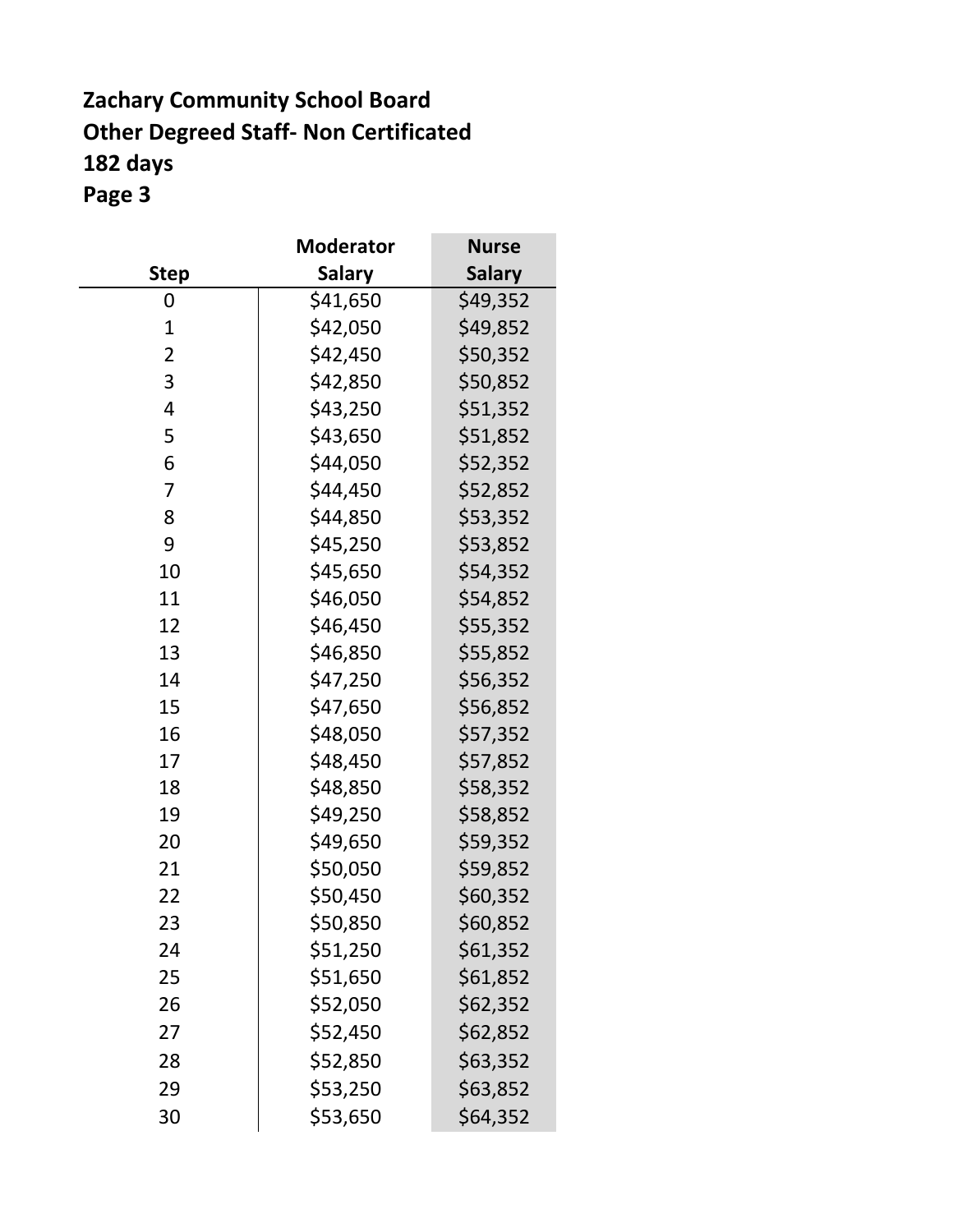### **Zachary Community School Board Extra Curricular Activities and Coaching Stipends Page 4**

| <b>Activity</b>            | <b>Stipend</b> |
|----------------------------|----------------|
| Middle School Band         | 8%             |
| Middle School Drill Team   | 4%             |
| Middle School Cheerleaders | 4%             |

| <b>Middle School Coaches</b>        | <b>Stipend</b> |
|-------------------------------------|----------------|
| <b>Head Football</b>                | 10%            |
| <b>Assistant Football</b>           | 6%             |
| Head Basketball (1 per Grade)-Boys  | 6%             |
| <b>Assistant Basketball-Boys</b>    | 6%             |
| Head Basketball (1 per Grade)-Girls | 6%             |
| <b>Assistant Basketball-Girls</b>   | 6%             |
| Head Track (Boys)                   | 6%             |
| <b>Assistant Track (Boys)</b>       | 6%             |
| Head Track (Girls)                  | 6%             |
| <b>Assistant Track (Girls)</b>      | 6%             |
| Head Volleyball (1 per Grade)       | 6%             |
| <b>Assistant Volleyball</b>         | 6%             |
| Head Softball (1 per Grade)         | 6%             |
| <b>Assistant Softball</b>           | 6%             |
| Head Baseball (1 per Grade)         | 6%             |
| <b>Assistant Baseball</b>           | 6%             |
| <b>Head Swimming (Boys)</b>         | 4%             |
| <b>Assistant Swimming (Boys)</b>    | 3%             |
| Head Swimming (Girls)               | 4%             |
| <b>Assistant Swimming (Girls)</b>   | 3%             |
| <b>Head Cross Country Boys</b>      | 3%             |
| <b>Head Cross Country Girls</b>     | 3%             |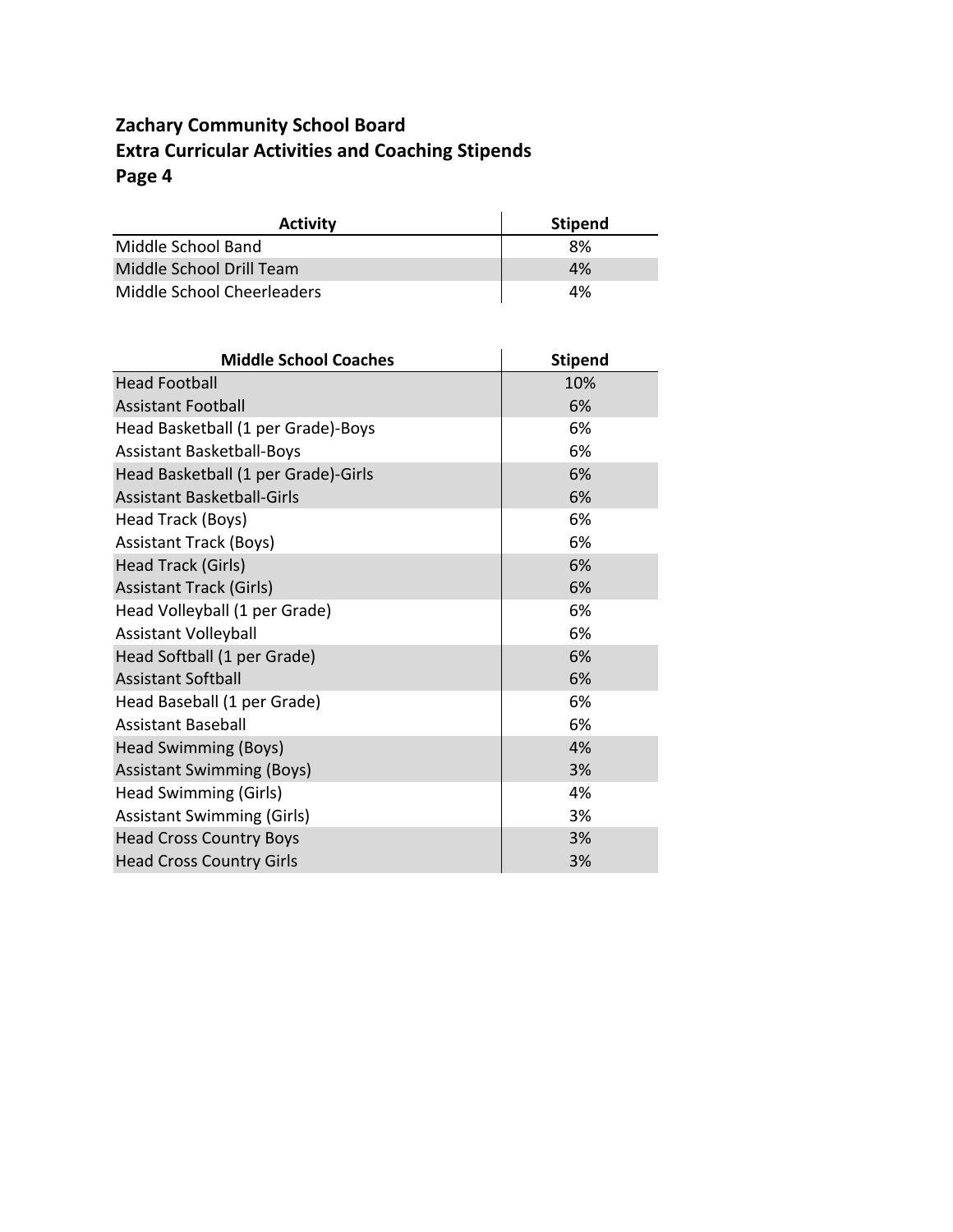### **Zachary Community School Board Extra Curricular Activities and Coaching Stipends Page 4a**

| <b>Activity</b>                   | <b>Stipend</b> |
|-----------------------------------|----------------|
|                                   |                |
| <b>High School Band</b>           | 12%            |
| <b>High School Drill Team</b>     | 4%             |
| <b>High School Cheerleaders</b>   | 4%             |
| <b>High School Coaches</b>        | <b>Stipend</b> |
| <b>Head Football</b>              | 16%            |
| <b>Assistant Football</b>         | 10%            |
| <b>Head 9th Grade Football</b>    | 10%            |
| 9th Assistant Football            | 8%             |
| Head Basketball- Boys             | 12%            |
| <b>Assistant Basketball-Boys</b>  | 8%             |
| <b>Head Basketball-Girls</b>      | 12%            |
| <b>Assistant Basketball-Girls</b> | 8%             |
| <b>Head Baseball</b>              | 12%            |
| <b>Assistant Baseball</b>         | 8%             |
| <b>Head Track-Boys</b>            | 12%            |
| <b>Assistant Track -Boys</b>      | 8%             |
| <b>Head Track-Girls</b>           | 12%            |
| <b>Assistant Track - Girls</b>    | 8%             |
| <b>Head Wrestling</b>             | 12%            |
| <b>Assistant Wrestling</b>        | 8%             |
| <b>Head Softball</b>              | 12%            |
| <b>Assistant Softball</b>         | 8%             |
| <b>Head Volleyball</b>            | 12%            |
| <b>Assistant Volleyball</b>       | 8%             |
| <b>Head Soccer Boys</b>           | 12%            |
| <b>Assistant Soccer Boys</b>      | 2%             |
| <b>Head Soccer Girls</b>          | 12%            |
| <b>Assistant Soccer Girls</b>     | 2%             |
| <b>Head Swimming -Boys</b>        | 4%             |
| <b>Assistant Swimming- Boys</b>   | 3%             |
| <b>Head Swimming- Girls</b>       | 4%             |
| <b>Assistant Swimming-Girls</b>   | 3%             |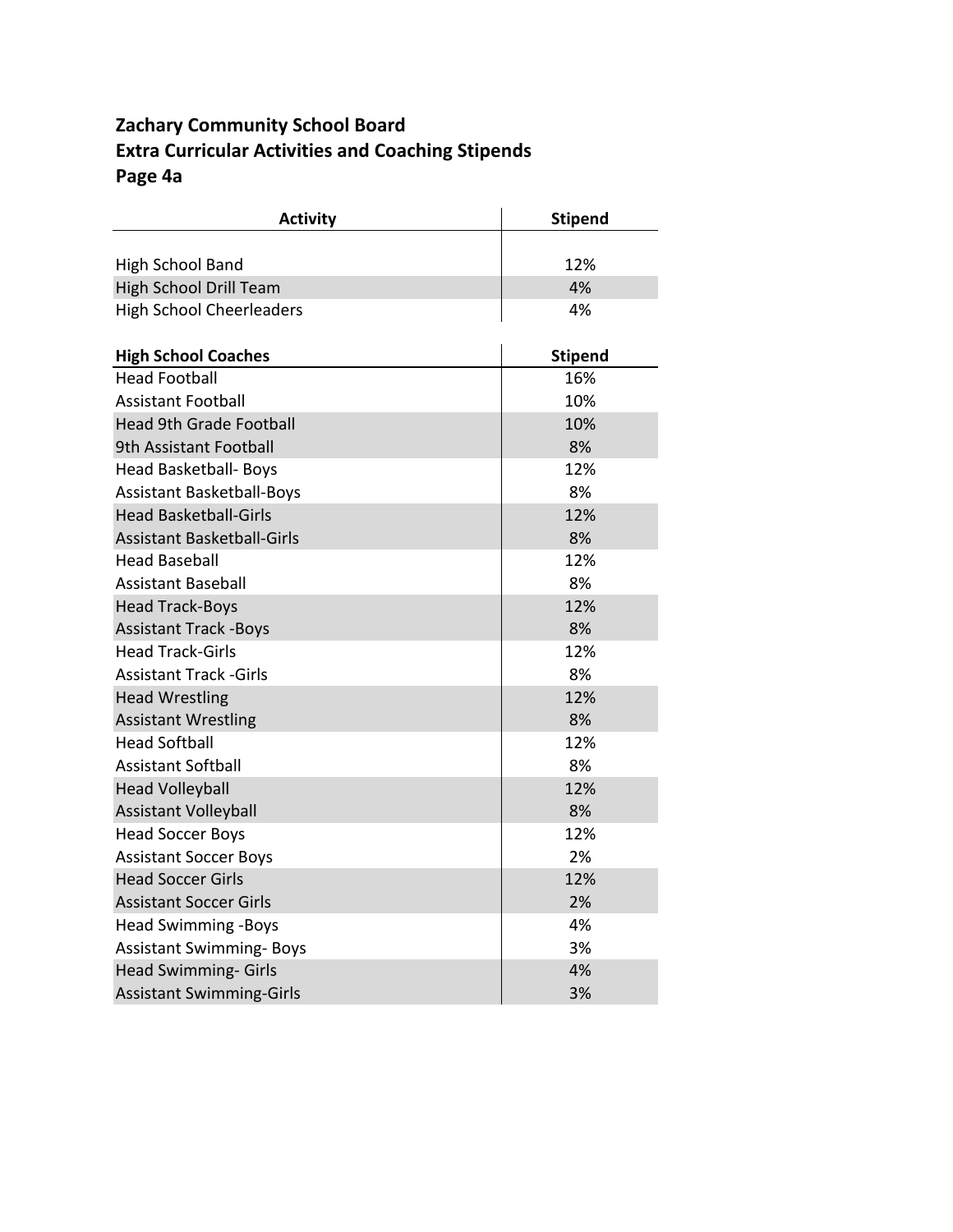#### **Zachary Community School Board Extra Curricular Activities and Coaching Stipends Page 4b**

| <b>Other High School Coaches</b> | <b>Stipend</b> |
|----------------------------------|----------------|
| <b>Head Golf Boys</b>            | 4%             |
| <b>Head Golf Girls</b>           | 4%             |
| <b>Head Tennis Boys</b>          | 4%             |
| <b>Assistant Tennis Boys</b>     | 2%             |
| <b>Head Tennis Girls</b>         | 4%             |
| <b>Assistant Tennis Girls</b>    | 2%             |
| <b>Head Bowling Boys</b>         | 4%             |
| <b>Head Bowling Girls</b>        | 4%             |
| <b>Head Cross Country Boys</b>   | 4%             |
| <b>Head Cross Country Girls</b>  | 4%             |
| <b>Head Powerlifing Boys</b>     | 4%             |
| <b>Head Powerlifiting Girls</b>  | 4%             |

| <b>Other High School Coaches</b> | <b>Stipend</b> |
|----------------------------------|----------------|
| Weightlifting                    | 2%             |
| <b>Academic Advisor</b>          | 10%            |
| <b>Athletic Trainer</b>          | 15%            |

#### **Guidelines for Extracurriculuar and Coaching Stipends**

1. Stipends will be calculated on the employees Base Salary.

2. Each Principal will designate Coaching Duties to employees.

3. Athletic Director will provide Human Resources Department with a Copy of all coaching duty assignments.

4. CECP Head Coaches will be paid \$1,500.00 per sport via contract.

5. Maximum Coaching percentage allowed shall be 27%.

6. Mimimum Coaching supplement is his her/ defined percent of a first year BA Base Teacher Salary.

7. All newly hired coaches are required to have a CDL License prior to the beginning of the 2011-2012 school year. Exceptions must be approved by HR Director.

8. Beginning 2010-2011, failure to obtain a CDL License will result in a 2% forfeiture of the coaching stipend.

9. Employees used for driving duties in a forfeiture situation will be paid 2% of the first year 9 month base teaching salary.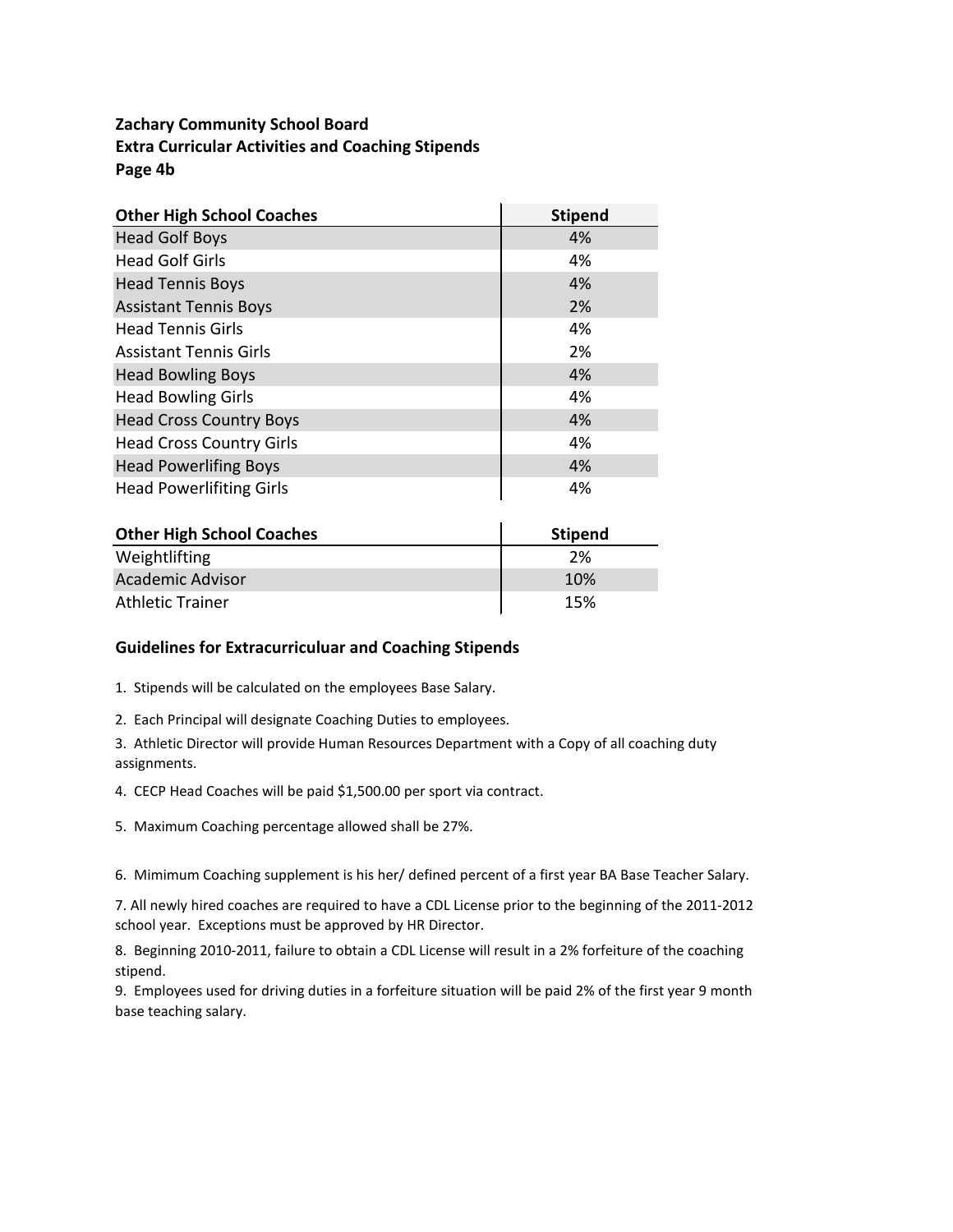### **Zachary Community School Board Management Index Page 5**

1. All management salary schedules are indexed off the corresponding Masters Level teacher salary schedule 10, 11, or 12 month.

2. Placement is determined by the Superintendent

|                                              |              | Length of         |
|----------------------------------------------|--------------|-------------------|
| <b>Position</b>                              | <b>Index</b> | <b>Employment</b> |
| <b>Elementary School Principal</b>           | 1.21         | 12 month          |
| Middle School Principal                      | 1.26         | 12 month          |
| <b>High School Principal</b>                 | 1.30         | 12 month          |
|                                              |              |                   |
| <b>Elementary School Assistant Principal</b> | 1.18         | 10-11 month       |
| Middle School Assistant Principal            | 1.20         | 10-11 month       |
| High School Assistant Principal              | 1.22         | 10-11 month       |
|                                              |              |                   |
|                                              |              |                   |
|                                              |              | Length of         |
| <b>District Level</b>                        | <b>Index</b> | <b>Employment</b> |
| Coordinator                                  | 1.10         | 11 month          |
|                                              |              |                   |
| Supervisor                                   | 1.22         | 12 month          |
| Supervisor                                   | 1.26         | 12 month          |
|                                              |              |                   |
| Director                                     | 1.33         | 12 month          |
| <b>Director</b>                              | 1.37         | 12 month          |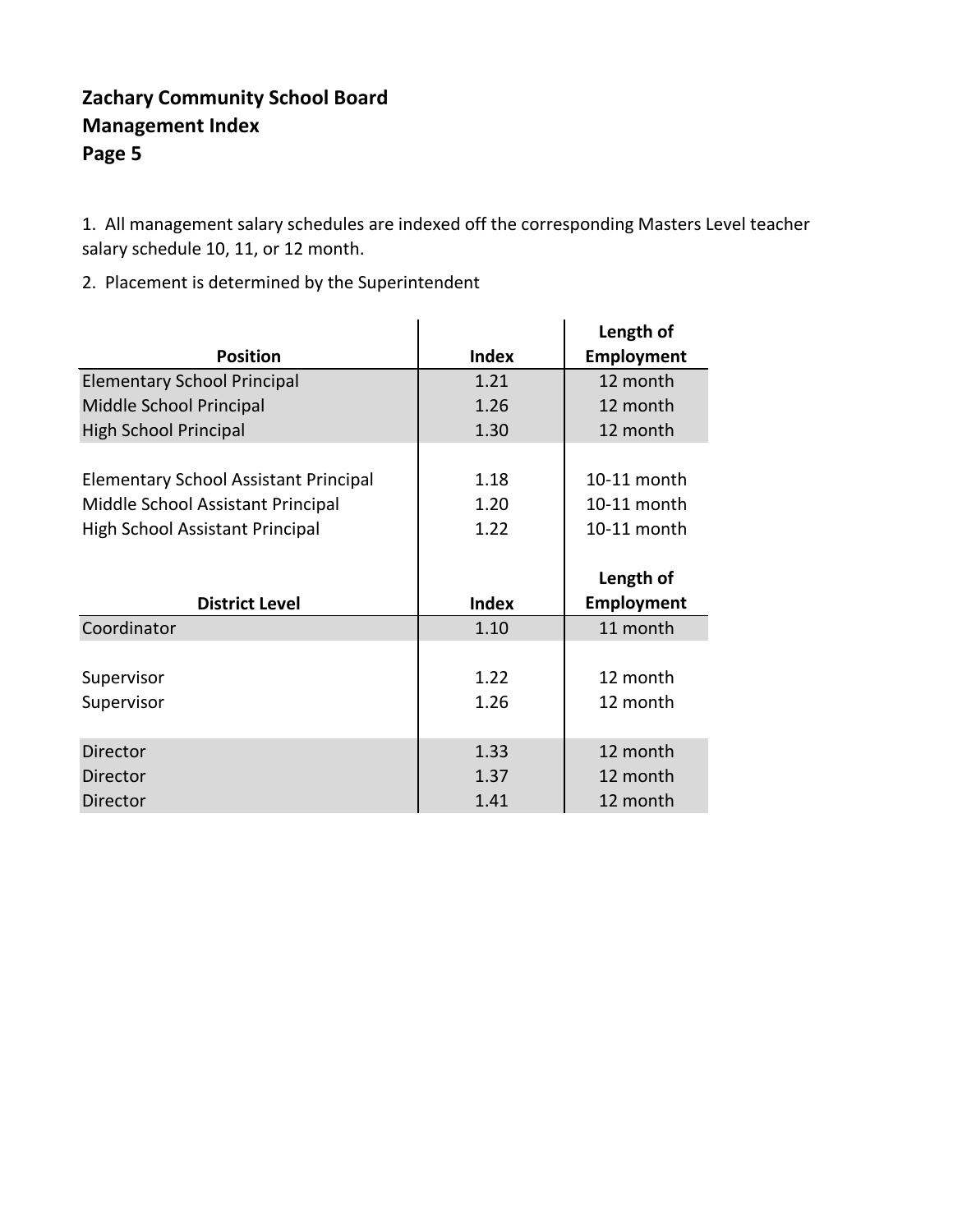### **Zachary Community School Board Instructional Support 180 days Page 6**

|                | <b>Paraprofessional</b> | Paraprofessional |
|----------------|-------------------------|------------------|
| <b>Step</b>    | <b>No Degree</b>        | <b>Degreed</b>   |
| 0              | \$21,150                | \$22,150         |
| $\mathbf{1}$   | \$21,450                | \$22,450         |
| $\overline{2}$ | \$21,750                | \$22,750         |
| 3              | \$22,050                | \$23,050         |
| 4              | \$22,350                | \$23,350         |
| 5              | \$22,650                | \$23,650         |
| 6              | \$22,950                | \$23,950         |
| 7              | \$23,250                | \$24,250         |
| 8              | \$23,550                | \$24,550         |
| 9              | \$23,850                | \$24,850         |
| 10             | \$24,150                | \$25,150         |
| 11             | \$24,450                | \$25,450         |
| 12             | \$24,750                | \$25,750         |
| 13             | \$25,050                | \$26,050         |
| 14             | \$25,350                | \$26,350         |
| 15             | \$25,650                | \$26,650         |
| 16             | \$25,950                | \$26,950         |
| 17             | \$26,250                | \$27,250         |
| 18             | \$26,550                | \$27,550         |
| 19             | \$26,850                | \$27,850         |
| 20             | \$27,150                | \$28,150         |
| 21             | \$27,450                | \$28,450         |
| 22             | \$27,750                | \$28,750         |
| 23             | \$28,050                | \$29,050         |
| 24             | \$28,350                | \$29,350         |
| 25             | \$28,650                | \$29,650         |
| 26             | \$28,950                | \$29,950         |
| 27             | \$29,250                | \$30,250         |
| 28             | \$29,550                | \$30,550         |
| 29             | \$29,850                | \$30,850         |
| 30             | \$30,150                | \$31,150         |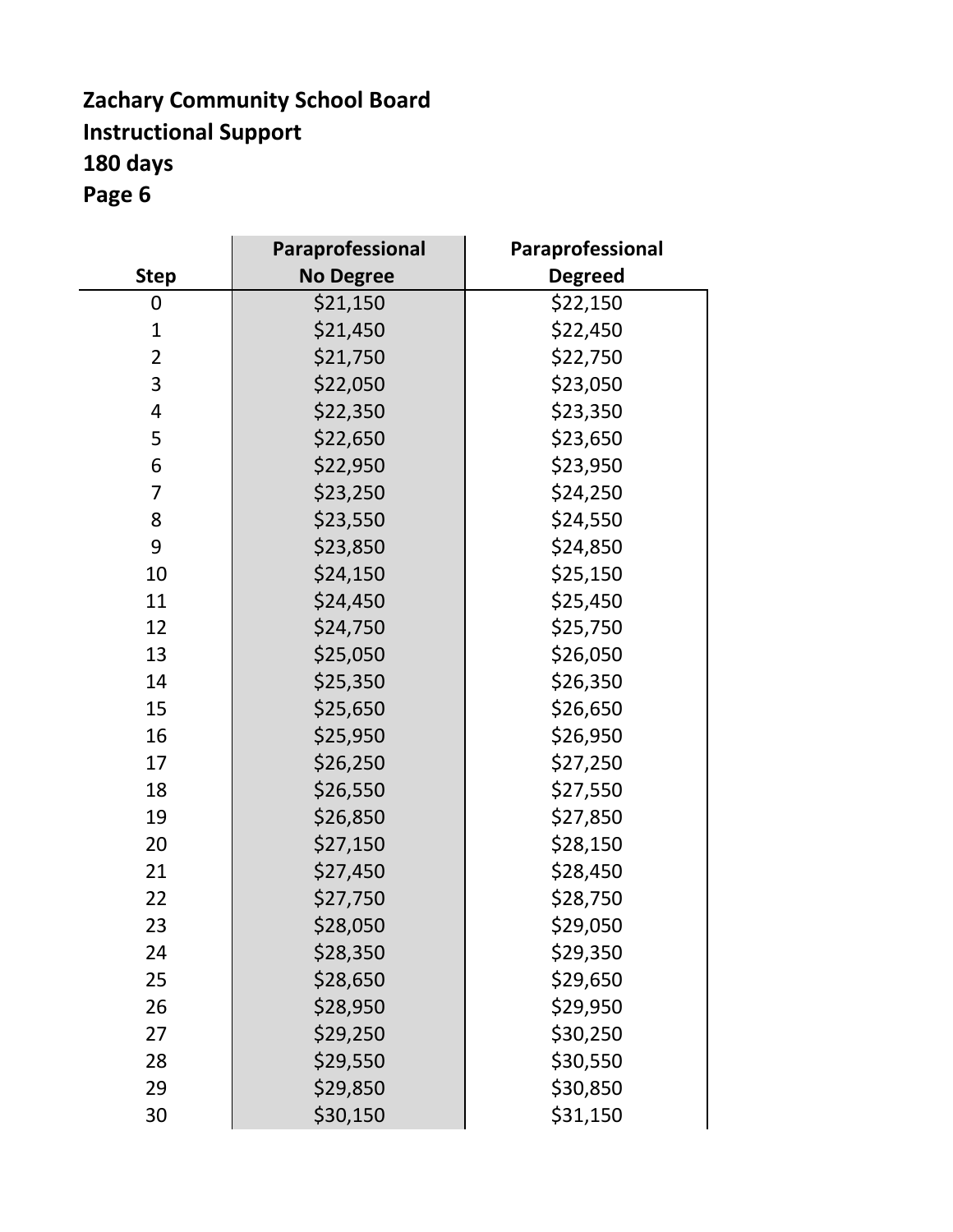### **Zachary Community School Board Administrative Support 12 month (260 days) Page 7**

 $\mathbf{r}$ 

|                | Lanser/Data       | Accountant/       |
|----------------|-------------------|-------------------|
| <b>Step</b>    | <b>Specialist</b> | <b>Specialist</b> |
| 0              | \$34,650          | \$48,750          |
| $\mathbf{1}$   | \$35,150          | \$49,510          |
| $\overline{2}$ | \$35,650          | \$50,270          |
| 3              | \$36,150          | \$51,030          |
| 4              | \$36,650          | \$51,790          |
| 5              | \$37,150          | \$52,550          |
| 6              | \$37,650          | \$53,310          |
| 7              | \$38,150          | \$54,070          |
| 8              | \$38,650          | \$54,830          |
| 9              | \$39,150          | \$55,590          |
| 10             | \$39,650          | \$56,350          |
| 11             | \$40,150          | \$57,110          |
| 12             | \$40,650          | \$57,870          |
| 13             | \$41,150          | \$58,630          |
| 14             | \$41,650          | \$59,390          |
| 15             | \$42,150          | \$60,150          |
| 16             | \$42,650          | \$60,910          |
| 17             | \$43,150          | \$61,670          |
| 18             | \$43,650          | \$62,430          |
| 19             | \$44,150          | \$63,190          |
| 20             | \$44,650          | \$63,950          |
| 21             | \$45,150          | \$64,710          |
| 22             | \$45,650          | \$65,470          |
| 23             | \$46,150          | \$66,230          |
| 24             | \$46,650          | \$66,990          |
| 25             | \$47,150          | \$67,750          |
| 26             | \$47,650          | \$68,510          |
| 27             | \$48,150          | \$69,270          |
| 28             | \$48,650          | \$70,030          |
| 29             | \$49,150          | \$70,790          |
| 30             | \$49,650          | \$71,550          |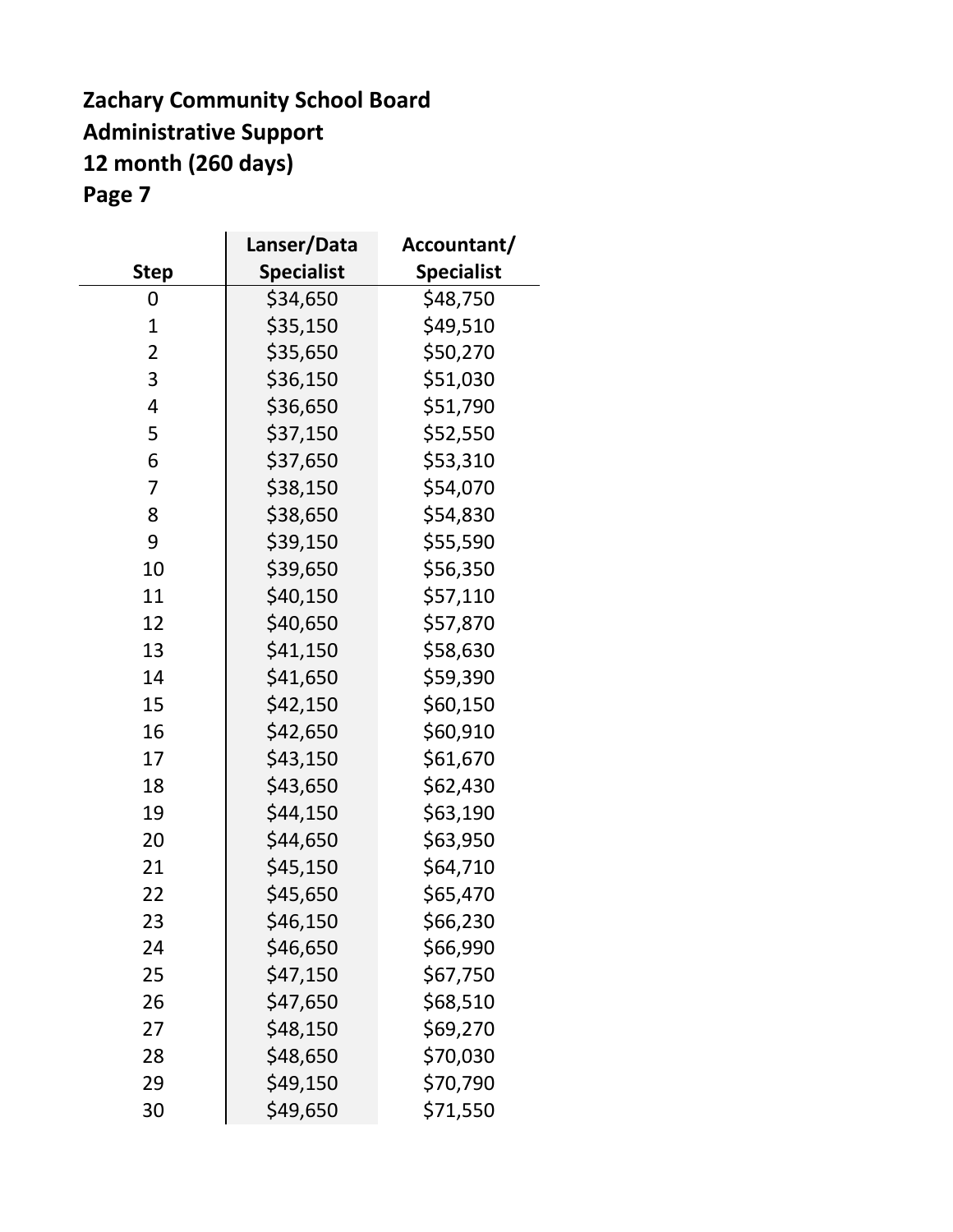# **Zachary Community School Board**

**Clerical Support** 

**Page 8**

|                | 202 days | 192 days | 260 days | 260 days | 260 days | 260 days |
|----------------|----------|----------|----------|----------|----------|----------|
|                | 10 month | 11 month | 12 month | 12 month | 12 month | 12 month |
| <b>Step</b>    | A        | G        | B        | C        | D        | E        |
| 0              | \$21,650 | \$22,700 | \$24,650 | \$26,650 | \$28,650 | \$30,650 |
| 1              | \$22,150 | \$23,250 | \$25,200 | \$27,250 | \$29,325 | \$31,325 |
| $\overline{2}$ | \$22,550 | \$23,800 | \$25,750 | \$27,850 | \$30,000 | \$32,000 |
| 3              | \$22,950 | \$24,350 | \$26,300 | \$28,450 | \$30,675 | \$32,675 |
| 4              | \$23,350 | \$24,900 | \$26,850 | \$29,050 | \$31,350 | \$33,350 |
| 5              | \$23,750 | \$25,450 | \$27,400 | \$29,650 | \$32,025 | \$34,025 |
| 6              | \$24,150 | \$26,000 | \$27,950 | \$30,250 | \$32,700 | \$34,700 |
| 7              | \$24,550 | \$26,550 | \$28,500 | \$30,850 | \$33,375 | \$35,375 |
| 8              | \$24,950 | \$27,100 | \$29,050 | \$31,450 | \$34,050 | \$36,050 |
| 9              | \$25,350 | \$27,650 | \$29,600 | \$32,050 | \$34,725 | \$36,725 |
| 10             | \$25,750 | \$28,200 | \$30,150 | \$32,650 | \$35,400 | \$37,400 |
| 11             | \$26,150 | \$28,750 | \$30,700 | \$33,250 | \$36,075 | \$38,075 |
| 12             | \$26,550 | \$29,300 | \$31,250 | \$33,850 | \$36,750 | \$38,750 |
| 13             | \$26,950 | \$29,850 | \$31,800 | \$34,450 | \$37,425 | \$39,425 |
| 14             | \$27,350 | \$30,400 | \$32,350 | \$35,050 | \$38,100 | \$40,100 |
| 15             | \$27,750 | \$30,950 | \$32,900 | \$35,650 | \$38,775 | \$40,775 |
| 16             | \$28,150 | \$31,500 | \$33,450 | \$36,250 | \$39,450 | \$41,450 |
| 17             | \$28,550 | \$32,050 | \$34,000 | \$36,850 | \$40,125 | \$42,125 |
| 18             | \$28,950 | \$32,600 | \$34,550 | \$37,450 | \$40,800 | \$42,800 |
| 19             | \$29,350 | \$33,150 | \$35,100 | \$38,050 | \$41,475 | \$43,475 |
| 20             | \$29,750 | \$33,700 | \$35,650 | \$38,650 | \$42,150 | \$44,150 |
| 21             | \$30,150 | \$34,250 | \$36,200 | \$39,250 | \$42,825 | \$44,825 |
| 22             | \$30,550 | \$34,800 | \$36,750 | \$39,850 | \$43,500 | \$45,500 |
| 23             | \$30,950 | \$35,350 | \$37,300 | \$40,450 | \$44,175 | \$46,175 |
| 24             | \$31,350 | \$35,900 | \$37,850 | \$41,050 | \$44,850 | \$46,850 |
| 25             | \$31,750 | \$36,450 | \$38,400 | \$41,650 | \$45,525 | \$47,525 |
| 26             | \$32,150 | \$37,000 | \$38,950 | \$42,250 | \$46,200 | \$48,200 |
| 27             | \$32,550 | \$37,550 | \$39,500 | \$42,850 | \$46,875 | \$48,875 |
| 28             | \$32,950 | \$38,100 | \$40,050 | \$43,450 | \$47,550 | \$49,550 |
| 29             | \$33,350 | \$38,650 | \$40,600 | \$44,050 | \$48,225 | \$50,225 |
| 30             | \$33,750 | \$39,200 | \$41,150 | \$44,650 | \$48,900 | \$50,900 |

**Positions:** 10 month School Clerk (A) Main Office Clerk\*

School Secretary\* Main Office Secretary\*

*\*Placement determined by Human Resources Director*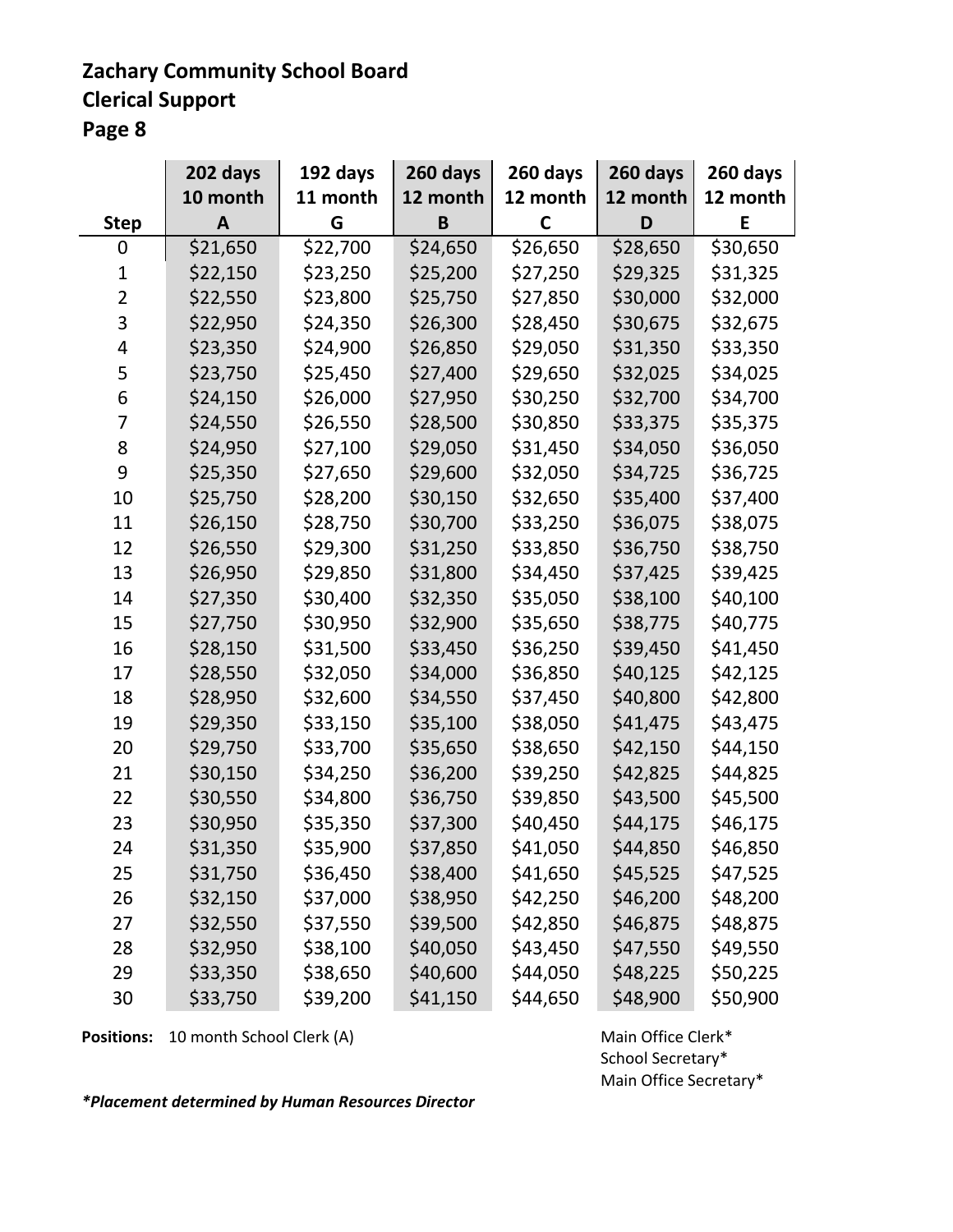### **Zachary Community School Board Maintenance 260 days Page 9**

|                |                 |                   | Maint. Tech. | Maint. Tech. | <b>Maint. Tech</b> | Maint.         |
|----------------|-----------------|-------------------|--------------|--------------|--------------------|----------------|
| <b>Step</b>    | <b>Janitors</b> | <b>Custodians</b> | A            | B            | $\mathsf{C}$       | <b>Manager</b> |
| 0              | \$23,750        | \$27,750          | \$30,650     | \$34,650     | \$37,750           | \$42,650       |
| 1              | \$24,150        | \$28,225          | \$31,175     | \$35,175     | \$38,475           | \$43,450       |
| $\overline{2}$ | \$24,550        | \$28,700          | \$31,700     | \$35,700     | \$39,200           | \$44,250       |
| 3              | \$24,950        | \$29,175          | \$32,225     | \$36,225     | \$39,925           | \$45,050       |
| 4              | \$25,350        | \$29,650          | \$32,750     | \$36,750     | \$40,650           | \$45,850       |
| 5              | \$25,750        | \$30,125          | \$33,275     | \$37,275     | \$41,375           | \$46,650       |
| 6              | \$26,150        | \$30,600          | \$33,800     | \$37,800     | \$42,100           | \$47,450       |
| 7              | \$26,550        | \$31,075          | \$34,325     | \$38,325     | \$42,825           | \$48,250       |
| 8              | \$26,950        | \$31,550          | \$34,850     | \$38,850     | \$43,550           | \$49,050       |
| 9              | \$27,350        | \$32,025          | \$35,375     | \$39,375     | \$44,275           | \$49,850       |
| 10             | \$27,750        | \$32,500          | \$35,900     | \$39,900     | \$45,000           | \$50,650       |
| 11             | \$28,150        | \$32,975          | \$36,425     | \$40,425     | \$45,725           | \$51,450       |
| 12             | \$28,550        | \$33,450          | \$36,950     | \$40,950     | \$46,450           | \$52,250       |
| 13             | \$28,950        | \$33,925          | \$37,475     | \$41,475     | \$47,175           | \$53,050       |
| 14             | \$29,350        | \$34,400          | \$38,000     | \$42,000     | \$47,900           | \$53,850       |
| 15             | \$29,750        | \$34,875          | \$38,525     | \$42,525     | \$48,625           | \$54,650       |
| 16             | \$30,150        | \$35,350          | \$39,050     | \$43,050     | \$49,350           | \$55,450       |
| 17             | \$30,550        | \$35,825          | \$39,575     | \$43,575     | \$50,075           | \$56,250       |
| 18             | \$30,950        | \$36,300          | \$40,100     | \$44,100     | \$50,800           | \$57,050       |
| 19             | \$31,350        | \$36,775          | \$40,625     | \$44,625     | \$51,525           | \$57,850       |
| 20             | \$31,750        | \$37,250          | \$41,150     | \$45,150     | \$52,250           | \$58,650       |
| 21             | \$32,150        | \$37,725          | \$41,675     | \$45,675     | \$52,975           | \$59,450       |
| 22             | \$32,550        | \$38,200          | \$42,200     | \$46,200     | \$53,700           | \$60,250       |
| 23             | \$32,950        | \$38,675          | \$42,725     | \$46,725     | \$54,425           | \$61,050       |
| 24             | \$33,350        | \$39,150          | \$43,250     | \$47,250     | \$55,150           | \$61,850       |
| 25             | \$33,750        | \$39,625          | \$43,775     | \$47,775     | \$55,875           | \$62,650       |
| 26             | \$34,150        | \$40,100          | \$44,300     | \$48,300     | \$56,600           | \$63,450       |
| 27             | \$34,550        | \$40,575          | \$44,825     | \$48,825     | \$57,325           | \$64,250       |
| 28             | \$34,950        | \$41,050          | \$45,350     | \$49,350     | \$58,050           | \$65,050       |
| 29             | \$35,350        | \$41,525          | \$45,875     | \$49,875     | \$58,775           | \$65,850       |
| 30             | \$35,750        | \$42,000          | \$46,400     | \$50,400     | \$59,500           | \$66,650       |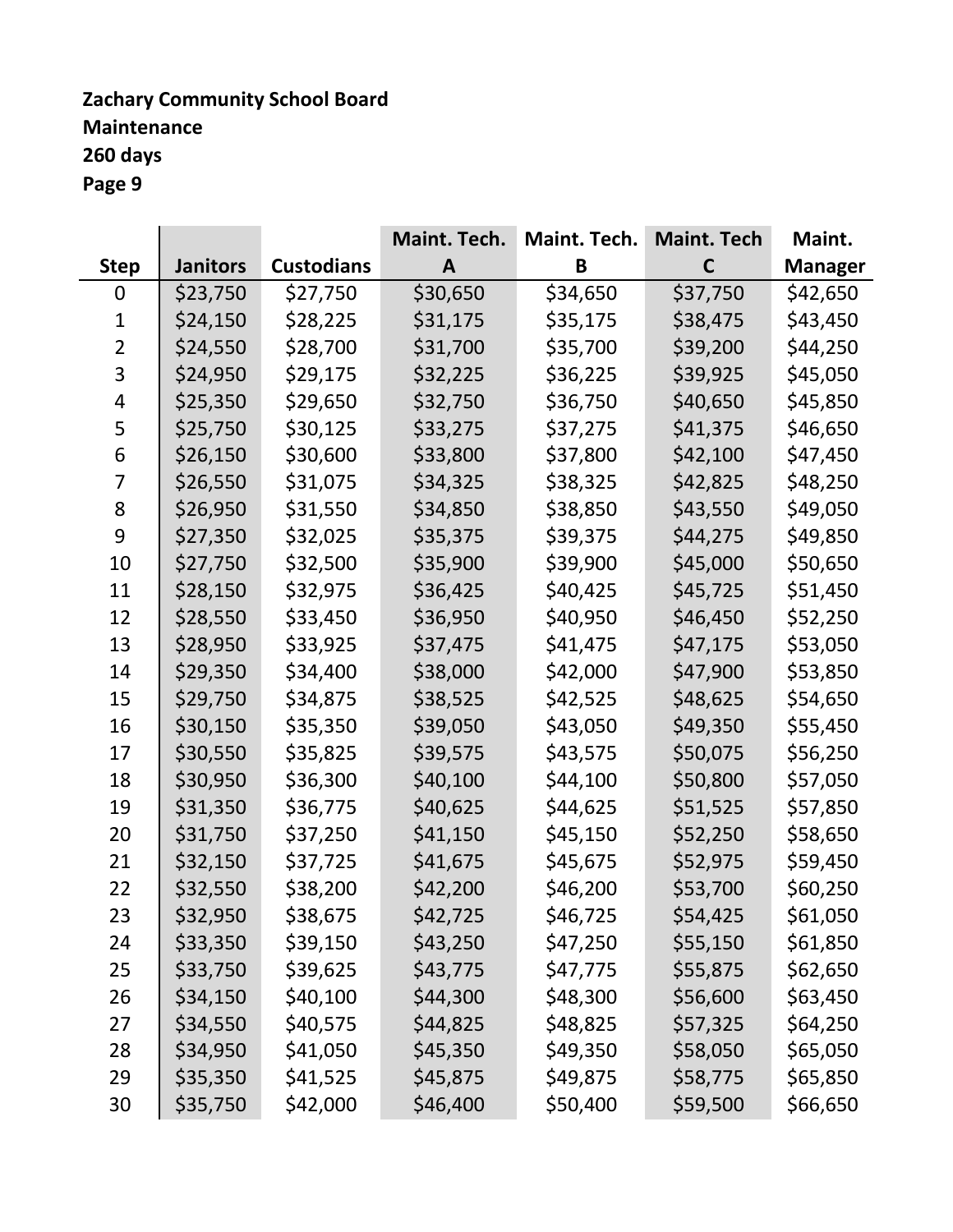### **Zachary Community School Board Child Nutrition- Managers 180 days Page 10**

|                | <b>Assistant</b> | <b>No Degree</b> | <b>Associate</b> | <b>BA/BS</b>   | MA/MS          |
|----------------|------------------|------------------|------------------|----------------|----------------|
| <b>Step</b>    | <b>Manager</b>   | Manager          | <b>Manager</b>   | <b>Manager</b> | <b>Manager</b> |
| 0              | \$22,100         | \$26,400         | \$28,400         | \$31,400       | \$34,100       |
| 1              | \$22,400         | \$26,750         | \$28,775         | \$31,800       | \$34,575       |
| $\overline{2}$ | \$22,700         | \$27,100         | \$29,150         | \$32,200       | \$35,050       |
| 3              | \$23,000         | \$27,450         | \$29,525         | \$32,600       | \$35,525       |
| 4              | \$23,300         | \$27,800         | \$29,900         | \$33,000       | \$36,000       |
| 5              | \$23,600         | \$28,150         | \$30,275         | \$33,400       | \$36,475       |
| 6              | \$23,900         | \$28,500         | \$30,650         | \$33,800       | \$36,950       |
| 7              | \$24,200         | \$28,850         | \$31,025         | \$34,200       | \$37,425       |
| 8              | \$24,500         | \$29,200         | \$31,400         | \$34,600       | \$37,900       |
| 9              | \$24,800         | \$29,550         | \$31,775         | \$35,000       | \$38,375       |
| 10             | \$25,100         | \$29,900         | \$32,150         | \$35,400       | \$38,850       |
| 11             | \$25,400         | \$30,250         | \$32,525         | \$35,800       | \$39,325       |
| 12             | \$25,700         | \$30,600         | \$32,900         | \$36,200       | \$39,800       |
| 13             | \$26,000         | \$30,950         | \$33,275         | \$36,600       | \$40,275       |
| 14             | \$26,300         | \$31,300         | \$33,650         | \$37,000       | \$40,750       |
| 15             | \$26,600         | \$31,650         | \$34,025         | \$37,400       | \$41,225       |
| 16             | \$26,900         | \$32,000         | \$34,400         | \$37,800       | \$41,700       |
| 17             | \$27,200         | \$32,350         | \$34,775         | \$38,200       | \$42,175       |
| 18             | \$27,500         | \$32,700         | \$35,150         | \$38,600       | \$42,650       |
| 19             | \$27,800         | \$33,050         | \$35,525         | \$39,000       | \$43,125       |
| 20             | \$28,100         | \$33,400         | \$35,900         | \$39,400       | \$43,600       |
| 21             | \$28,400         | \$33,750         | \$36,275         | \$39,800       | \$44,075       |
| 22             | \$28,700         | \$34,100         | \$36,650         | \$40,200       | \$44,550       |
| 23             | \$29,000         | \$34,450         | \$37,025         | \$40,600       | \$45,025       |
| 24             | \$29,300         | \$34,800         | \$37,400         | \$41,000       | \$45,500       |
| 25             | \$29,600         | \$35,150         | \$37,775         | \$41,400       | \$45,975       |
| 26             | \$29,900         | \$35,500         | \$38,150         | \$41,800       | \$46,450       |
| 27             | \$30,200         | \$35,850         | \$38,525         | \$42,200       | \$46,925       |
| 28             | \$30,500         | \$36,200         | \$38,900         | \$42,600       | \$47,400       |
| 29             | \$30,800         | \$36,550         | \$39,275         | \$43,000       | \$47,875       |
| 30             | \$31,100         | \$36,900         | \$39,650         | \$43,400       | \$48,350       |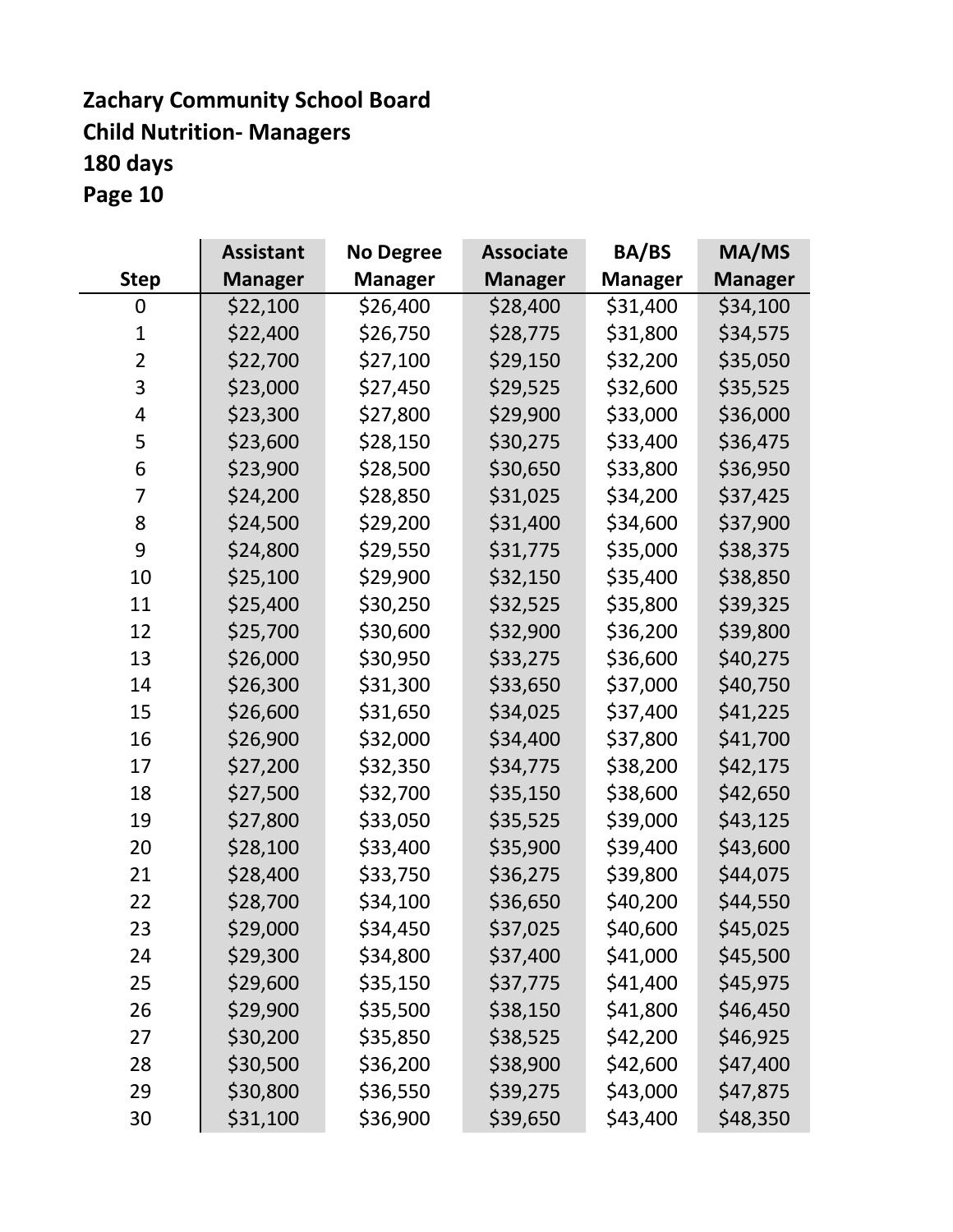# **Zachary Community School Board Child Nutrition- Support 180 days**

**Page 11**

|                | Porter/Tech | <b>Head Cook</b> | <b>Clerk</b>    |
|----------------|-------------|------------------|-----------------|
| <b>Step</b>    | Tech I      | <b>Tech II</b>   | <b>Tech III</b> |
| 0              | \$19,175    | \$20,175         | \$21,175        |
| $\mathbf{1}$   | \$19,525    | \$20,525         | \$21,525        |
| $\overline{2}$ | \$19,875    | \$20,875         | \$21,875        |
| 3              | \$20,225    | \$21,225         | \$22,225        |
| 4              | \$20,575    | \$21,575         | \$22,575        |
| 5              | \$20,925    | \$21,925         | \$22,925        |
| 6              | \$21,275    | \$22,275         | \$23,275        |
| 7              | \$21,625    | \$22,625         | \$23,625        |
| 8              | \$21,975    | \$22,975         | \$23,975        |
| 9              | \$22,325    | \$23,325         | \$24,325        |
| 10             | \$22,675    | \$23,675         | \$24,675        |
| 11             | \$23,025    | \$24,025         | \$25,025        |
| 12             | \$23,375    | \$24,375         | \$25,375        |
| 13             | \$23,725    | \$24,725         | \$25,725        |
| 14             | \$24,075    | \$25,075         | \$26,075        |
| 15             | \$24,425    | \$25,425         | \$26,425        |
| 16             | \$24,775    | \$25,775         | \$26,775        |
| 17             | \$25,125    | \$26,125         | \$27,125        |
| 18             | \$25,475    | \$26,475         | \$27,475        |
| 19             | \$25,825    | \$26,825         | \$27,825        |
| 20             | \$26,175    | \$27,175         | \$28,175        |
| 21             | \$26,525    | \$27,525         | \$28,525        |
| 22             | \$26,875    | \$27,875         | \$28,875        |
| 23             | \$27,225    | \$28,225         | \$29,225        |
| 24             | \$27,575    | \$28,575         | \$29,575        |
| 25             | \$27,925    | \$28,925         | \$29,925        |
| 26             | \$28,275    | \$29,275         | \$30,275        |
| 27             | \$28,625    | \$29,625         | \$30,625        |
| 28             | \$28,975    | \$29,975         | \$30,975        |
| 29             | \$29,325    | \$30,325         | \$31,325        |
| 30             | \$29,675    | \$30,675         | \$31,675        |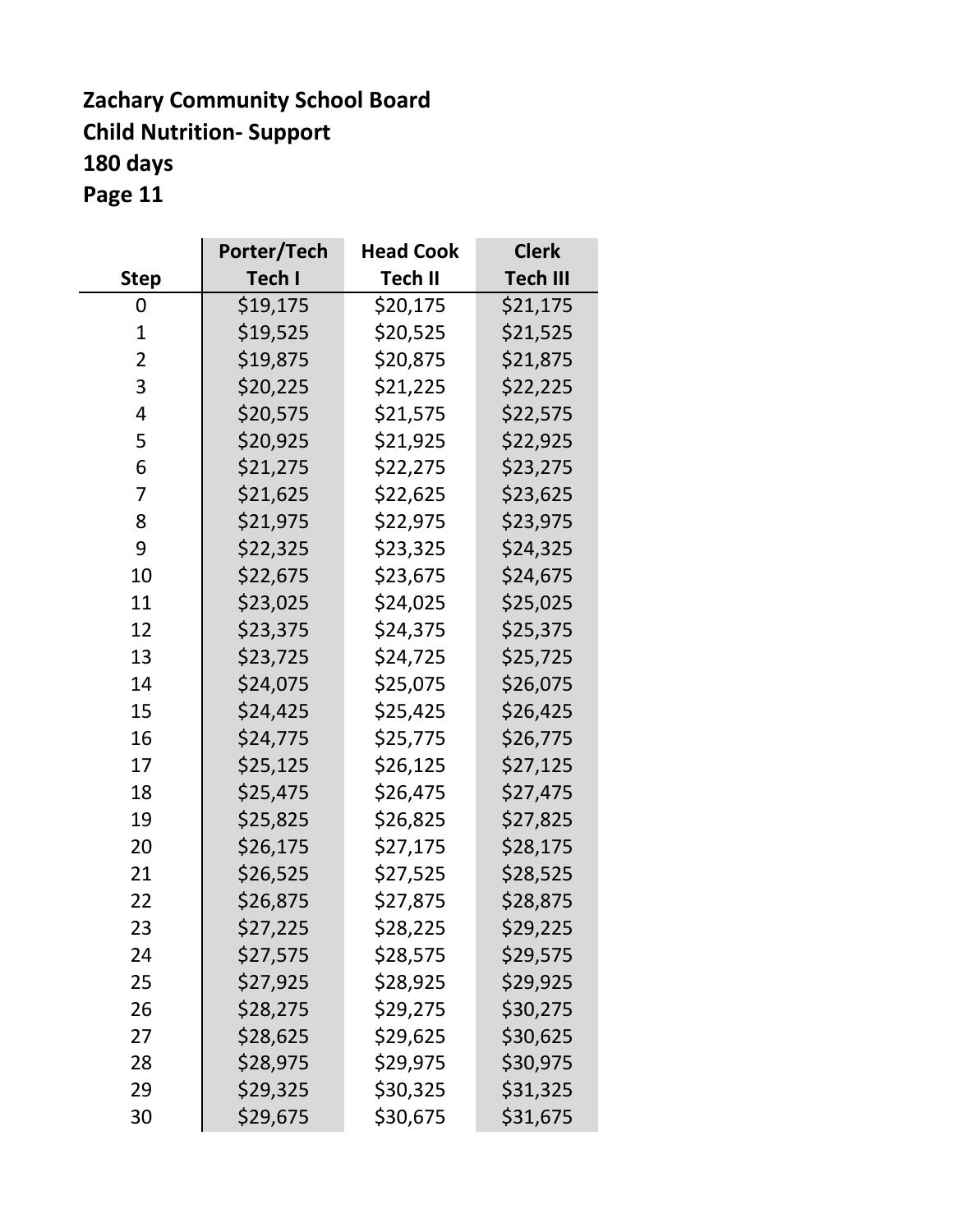### **Zachary Community School Board Other Compensation: Substitute, Part-time & Stipends Page 12**

| <b>Daily Substitute</b><br>∗                  |               |                     |  |
|-----------------------------------------------|---------------|---------------------|--|
| <b>Paraprofesssional Substitutes</b>          |               | \$70.00 daily rate  |  |
| <b>Non-Degreed Teacher</b>                    |               | \$80.00 daily rate  |  |
| Degreed Teacher                               |               | \$90.00 daily rate  |  |
| <b>Certified Teacher</b>                      |               | \$100.00 daily rate |  |
| * Long Term Substitute                        |               |                     |  |
| Degreed Teacher                               |               |                     |  |
|                                               | $0 - 20$ days | \$90.00 daily rate  |  |
|                                               | 21 - 45 days  | \$100.00 daily rate |  |
|                                               | $46+ - days$  | \$120.00 daily rate |  |
| * Certified or Other Assignment               |               | \$120.00 daily rate |  |
| * Certified or Other Assignment               |               | \$140.00 daily rate |  |
| * Certified or Other Assignment               |               | \$165.00 daily rate |  |
| * To be preapproved by HR Director            |               |                     |  |
| <b>Stipends/Part-time/Special Assignments</b> |               |                     |  |

| SPTSA - A   | \$10.00 hourly rate |
|-------------|---------------------|
| $SPTSA - B$ | \$15.00 hourly rate |
| SPTSA - C   | \$20.00 hourly rate |
| $SPTSA - D$ | \$25.00 hourly rate |
| $SPTSA - E$ | \$30.00 hourly rate |
| $SPTSA - F$ | \$35.00 hourly rate |
| SPTSA - G   | \$40.00 hourly rate |
| $SPTSA - H$ | \$45.00 hourly rate |

*\* To be preapproved by HR Director*

| Stipends assigned by HR department for additional responsiblitities |    |          |  |
|---------------------------------------------------------------------|----|----------|--|
| Category                                                            |    | Amount   |  |
| Stipend A                                                           | \$ | 125.00   |  |
| Stipend B                                                           | \$ | 200.00   |  |
| Stipend C                                                           | \$ | 300.00   |  |
| Stipend D                                                           | \$ | 350.00   |  |
| Stipend E                                                           | \$ | 550.00   |  |
| Stipend F                                                           | \$ | 750.00   |  |
| Stipend G                                                           | \$ | 1,000.00 |  |
| Stipend H                                                           | \$ | 1,500.00 |  |
| Stipend I                                                           | \$ | 5,000.00 |  |
| $*$ To be programs ind by $\overline{ID}$ Director                  |    |          |  |

*\* To be preapproved by HR Director*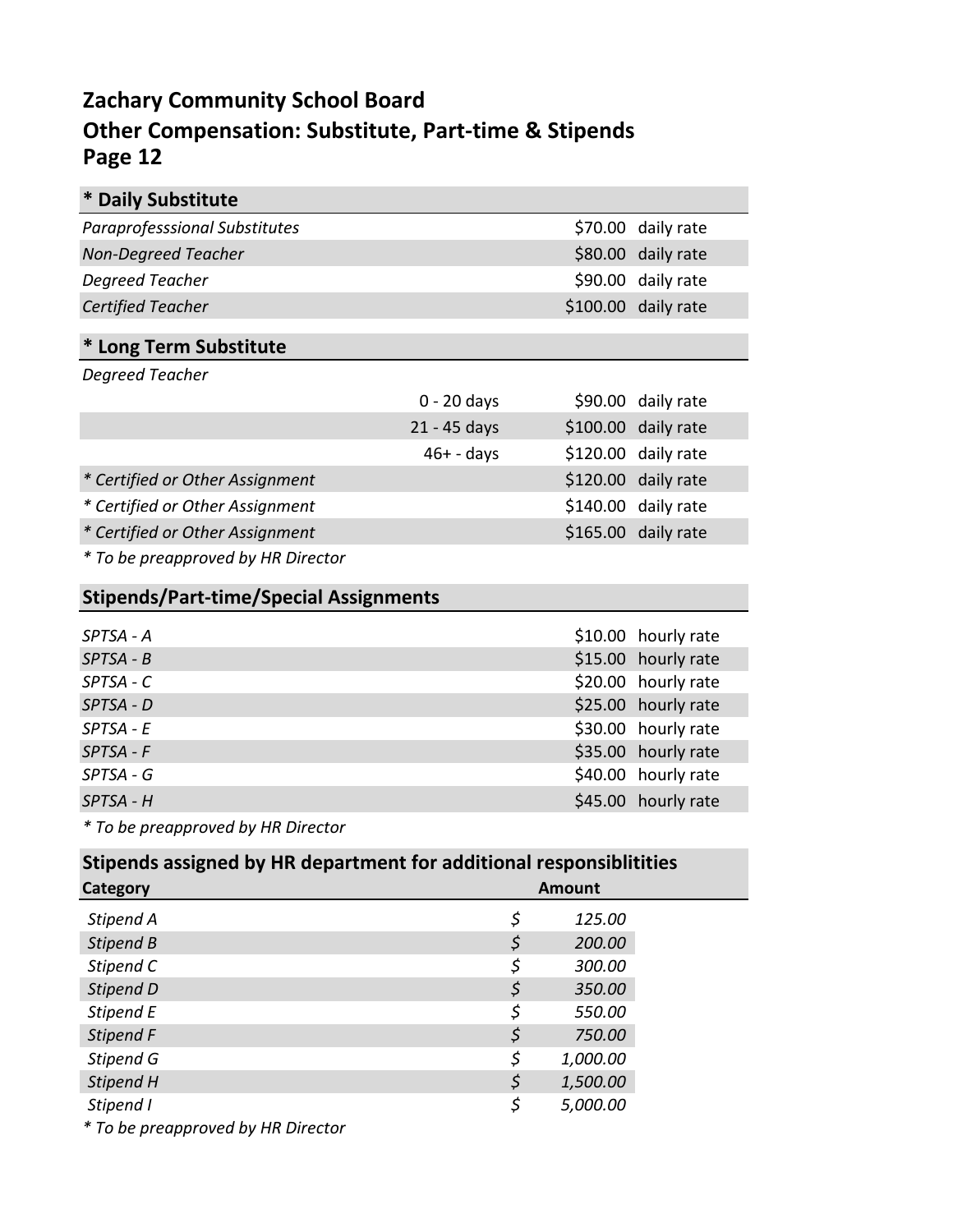# **Rules Governing the Salary Schedule (Act 1)**

| 1. Placement                          | The salary of all new employees and changes to an employee's salary are to be approved by the<br>Superintendent and submitted to the Human Resources Director.                                                                                                                                                                                                                                                                                            |                              |  |
|---------------------------------------|-----------------------------------------------------------------------------------------------------------------------------------------------------------------------------------------------------------------------------------------------------------------------------------------------------------------------------------------------------------------------------------------------------------------------------------------------------------|------------------------------|--|
| 2. Effectiveness                      | Supplements to the base salary in the amount shown in the schedule below shall be paid to<br>teachers and other school certified personnel who qualify for some as determined by the<br>performance evaluation program provided in LSA-R.S. 14:3881 through 3905. Such supplements<br>shall not be paid in any year in which the employee's performance is rated "ineffective" and<br>shall not be considered part of the employee's base salary.         |                              |  |
|                                       | Rating                                                                                                                                                                                                                                                                                                                                                                                                                                                    | <b>Effectiveness Stipend</b> |  |
|                                       | Ineffective                                                                                                                                                                                                                                                                                                                                                                                                                                               | 0                            |  |
|                                       | Effective: Emerging                                                                                                                                                                                                                                                                                                                                                                                                                                       | \$200                        |  |
|                                       | Effective: Proficient                                                                                                                                                                                                                                                                                                                                                                                                                                     | \$400                        |  |
|                                       | <b>Highly Effective</b>                                                                                                                                                                                                                                                                                                                                                                                                                                   | \$500                        |  |
| 3. Experience                         | Salary step advances of \$500 (as included in salary schedules) will be automatic on July 1 if an<br>individual is rated in the performance evaluation program as<br>o Effective: Emerging,<br>o Effective: Proficient, or<br>o Highly Effective; and<br>o If they serve at one-half of a normal employment year<br>Note: No employee who is rated "ineffective" shall receive a higher salary than the salary<br>received in the year of the evaluation. |                              |  |
| 4. Demand -<br><b>Advanced Degree</b> | An increase to the base salary ranging from \$1000-\$2000 for advanced degrees (as included in<br>salary schedules) in the content area of which the teacher is certified and teaching or for<br>advanced degrees in Educational Administration will be awarded at the beginning of the school<br>year following the date an employee obtains proof of such degree and consent from the<br>Superintendent.                                                |                              |  |